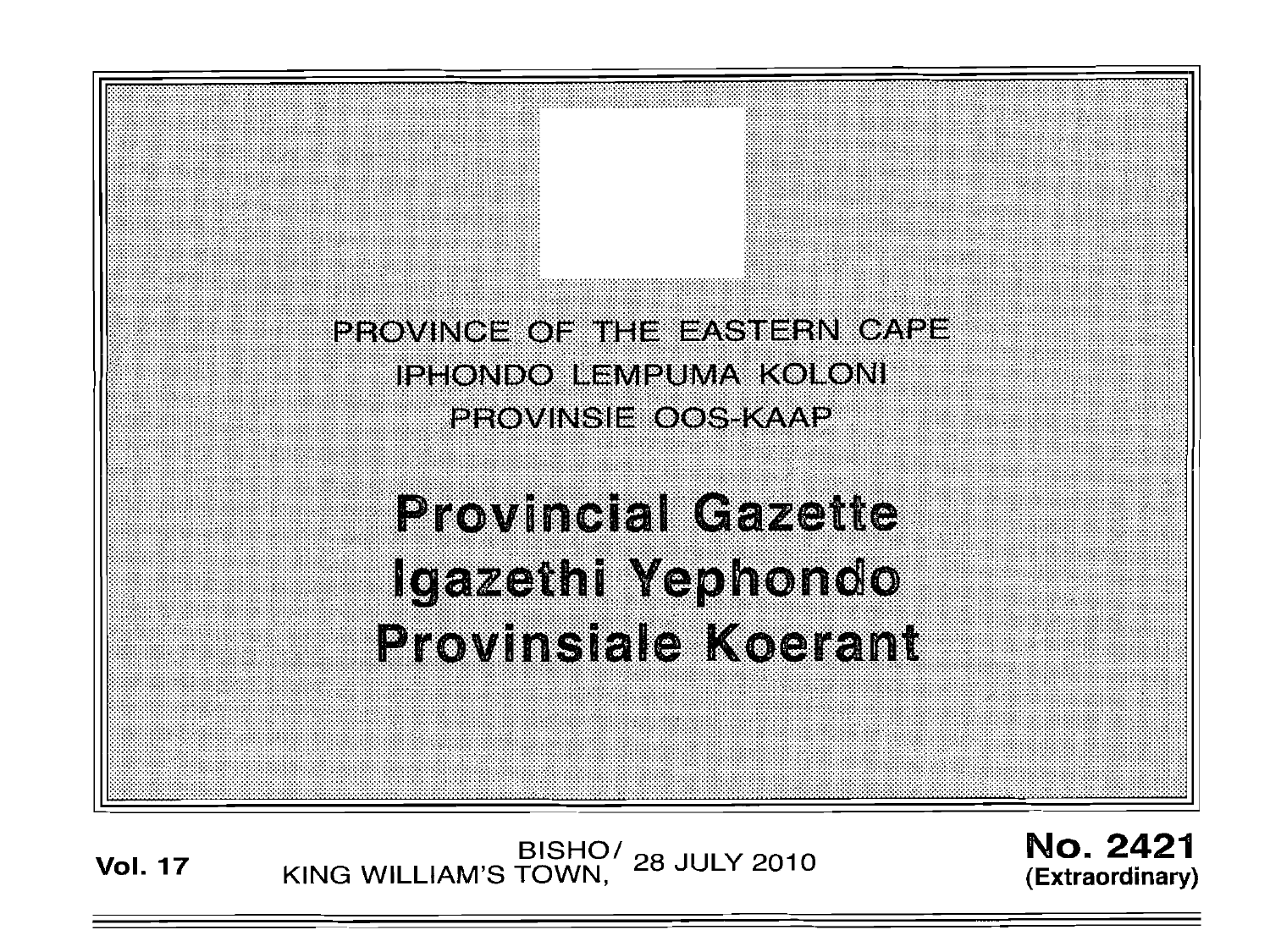#### **IMPORTANT NOTICE**

**The Government Printing Works will not be held responsible for faxed documents not received due to errors on the fax machine or faxes received which are unclear or incomplete. Please be advised that an** "OK" **slip, received from a fax machine, will not be accepted as proof that documents were received by the GPW for printing. If documents are faxed to the GPW it will be the sender's responsibility to phone and confirm that the documents were received in good order.** 

**Furthermore the Government Printing Works will also not be held responsible for cancellations and amendments which have not been done on original documents received from clients.** 

#### **CONTENTS • INHOUD**

المسابق المسابق المسابق المسابق المسابق المسابق المسابق المسابق المسابق المسابق المسابق المسابق المسابق المساب<br>المسابق المسابق المسابق المسابق المسابق المسابق المسابق المسابق المسابق المسابق المسابق المسابق المسابق المساب  $No. No.$ **PROVINCIAL NOTICES**  28 Local Government: Municipal Structures Act (117/1998): Amendment and repeal of Provincial Notice No. 106 dated 2 December 2000 .......................................................................................................................................................... 3 2421 29 do.: Amendment and repeal of Provincial Notice No. 107 dated 2 December 2000 and Notice No. 6 dated 15 February 2006................................................................................................................................................................ 17 2421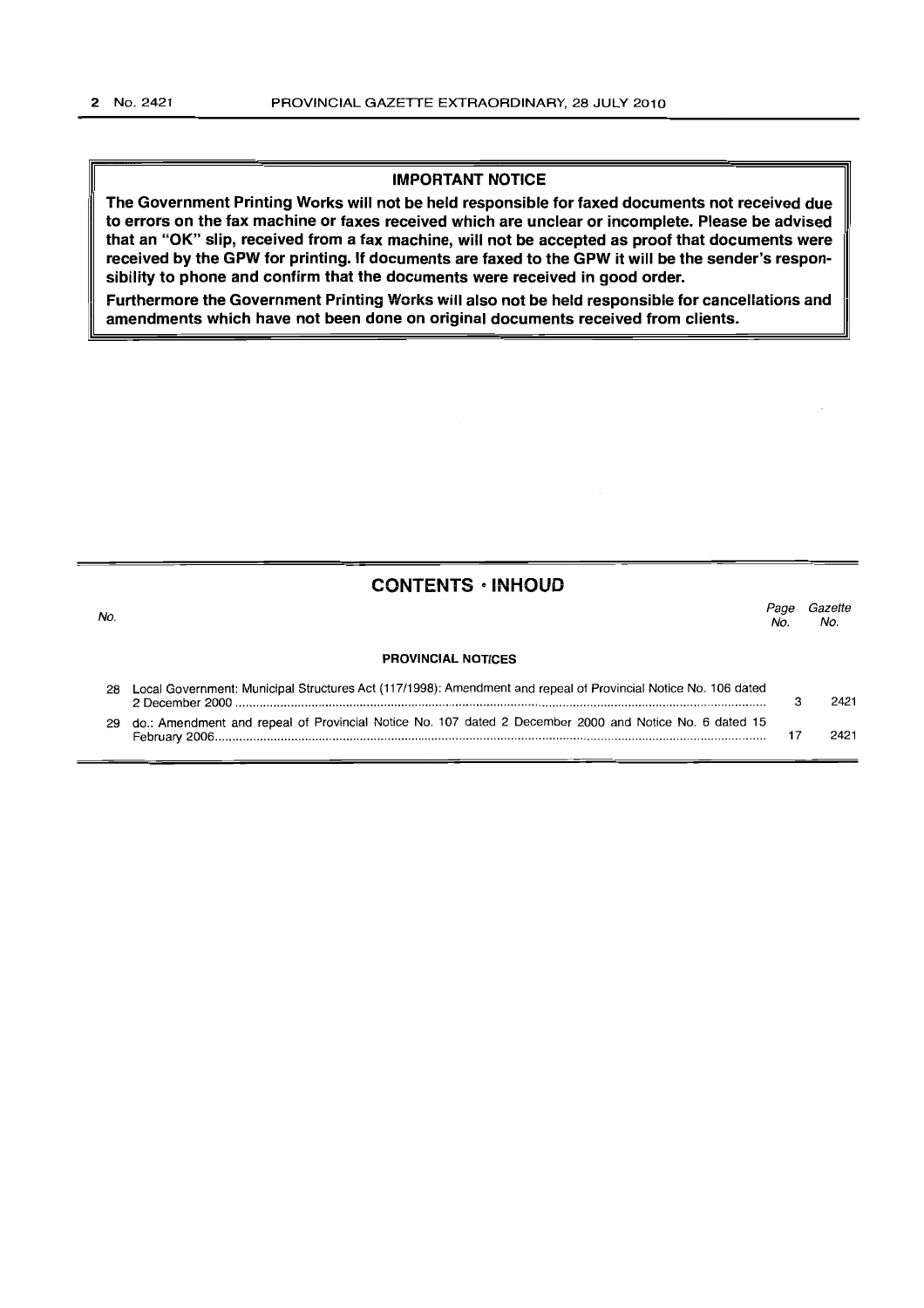# **PROVINCIAL NOTICES**

No. 28

# **PROVINCE OF THE EASTERN CAPE**

# **DEPARTMENT OF LOCAL GOVERNMENT AND TRADITIONAL AFFAIRS**

# **AMENDMENT AND REPEAL OF PROVINCIAL NOTICE NO. 106 DATED 2 DECEMBER 2000, AS AMENDED, ISSUED IN TERMS OF SECTION 12 OF THE LOCAL GOVERNMENT: MUNICIPAL STRUCTURES ACT, 1998 (ACT NO.117 OF 1998)**

I **SICELO GQOBANA,** Member of the Executive Council of the Eastern Cape Province responsible for Local Government hereby publish a Provincial Notice in terms of Section 12 and 17 of the Local Government: Municipal Structures Act, 1998 (Act 117 of 1998), for the establishment of municipalities within the province as reflected in the new boundary demarcations published under Notice No 166 of 2008 in Provincial Gazette No.1905 (Extra-ordinary) dated 30 May 2008 read with Notice No. 261 of 2008 in the Provincial Gazette No. 1951 (Extra-ordinary) dated 6 August 2998. 261 of 2008 and as set out in the schedule attached hereto.

**SICELO GOOBA** 

**MEMBER OF THE EXECUTIVE COUNCIL RESPONSIBLE FOR LOCAL GOVERNMENT-PROVINCE OF THE EASTERN CAPE** 

**DATE: 29th June 2010**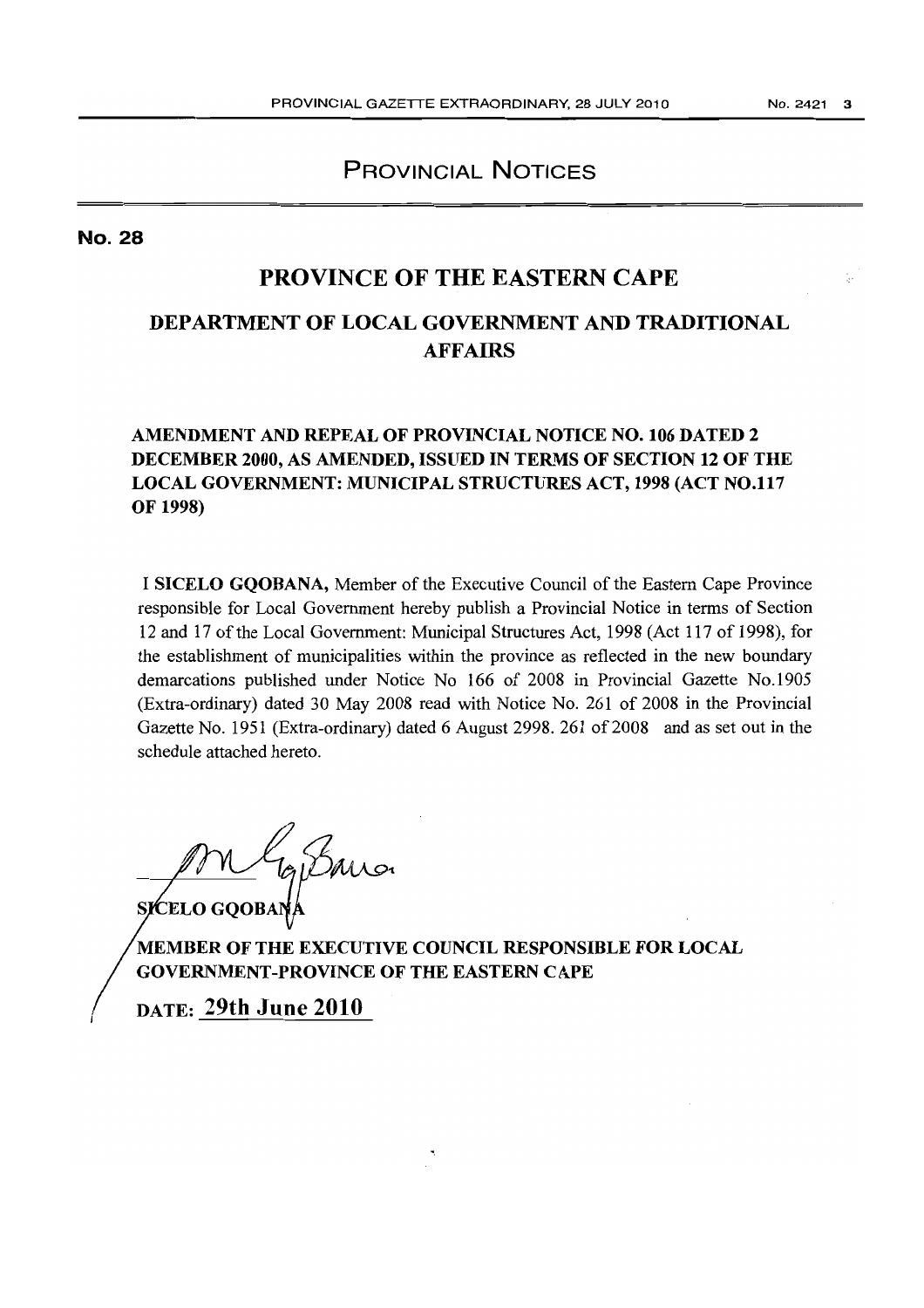#### **SCHEDULE**

#### PART 1

#### Definitions

1. In this schedule, unless the context otherwise indicates or unless redefined herein, a word or expression to which meaning has been assigned in the Local Government: Municipal Structures Act, 1998, or Chapter 2 of the Local Government: Municipal Structures Amendment Act, 2000 has the same meaning and -

"administrative unit" means the administration unit referred to paragraph 9 of Part 1;

"Constitution" means the Constitution of the Republic of South Africa;

"demarcation notice" means "Provincial Notice 22 of 2000 published in *Provincial Gazette* No 486 dated 28 February 20000, as amended;

"disestablishment municipality" means as existing municipality disestablished in terms of paragraph 2 of Part 1 of this schedule;

## "effective date" means

(a) The day on which the results of the first election of the council of the metropolitan municipality in the metropolitan municipal area is declared in terms of section  $190(1)(c)$  of the Constitution; or

"MEC" means the Member of the Executive Council responsible for local government affairs in the Province of the Eastern Cape;

"metropolitan municipal areas" means the area indicated by Map No 1 of the demarcation notice;

"metropolitan muuicipality" means the Category A municipality established in terms of Part 2 of this schedule;

"proportionally elected councillors" means councillors elected to proportionally represent the parties that contested the election in the municipality concerned;

"the Act" means the Local Government :Municipal Structures Act, 1998 (Act 117 of 1998);

"ward councillor' means a councillor elected to directly represent a ward.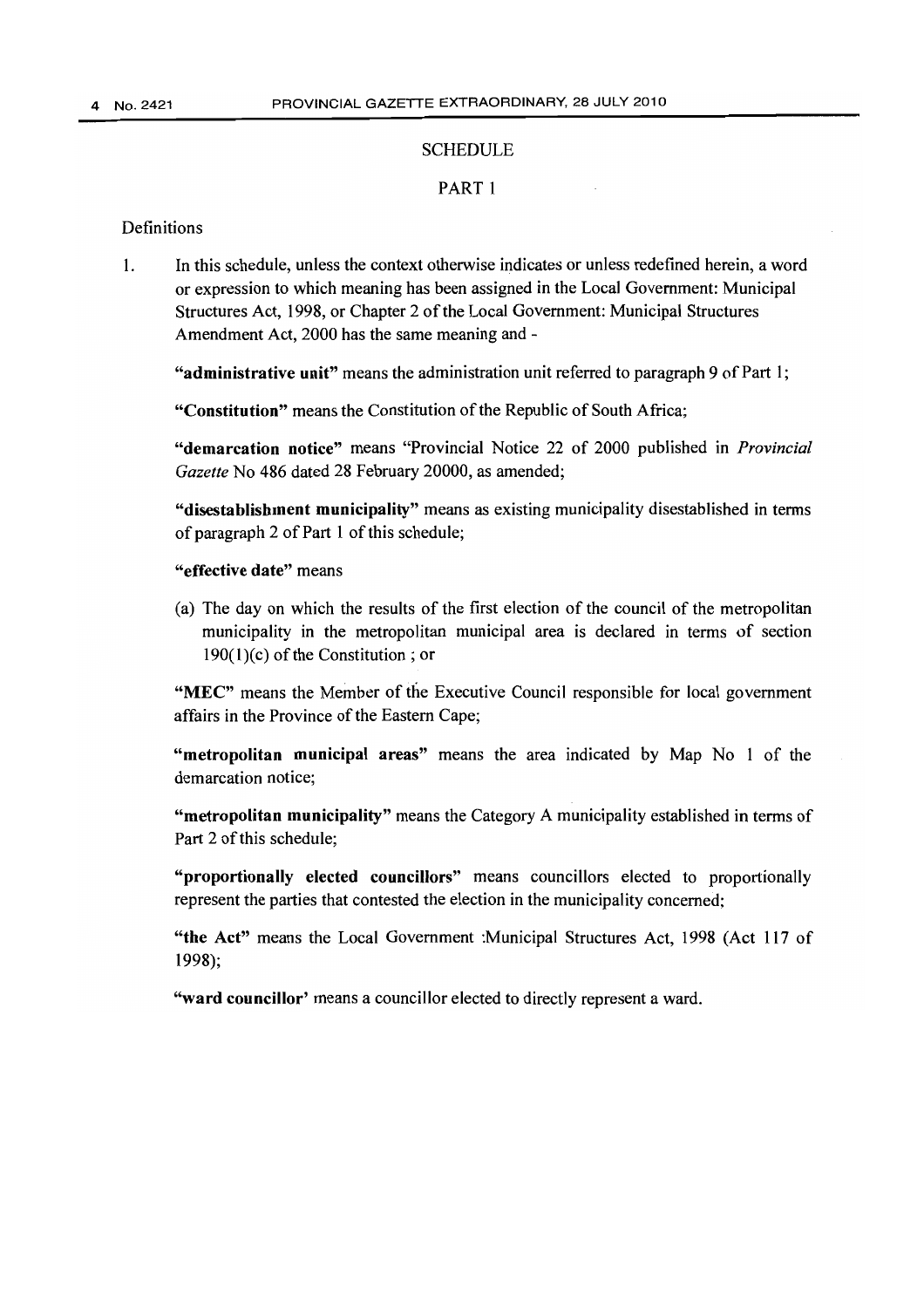#### Disestablishment of existing municipalities

2. (1) The following municipalities are disestablished with effect from the effective date to the extent that the municipality falls within the metropolitan municipality: Amatole District Municipality and Buffalo City Local Municipality

## Vacation of Office

3. The councillors of the municipalities referred to in paragraph 2(1) vacate office on the effective date.

## Establishment of municipality

- 4. (1) Municipalities are hereby established for the municipal areas as set out in parts 2 and 3 of this schedule. The established municipalities are as follows:
	- (a) Buffalo City Metropolitan Areas as set out in Part 2 ofthis Schedule.
	- (b) Amatole District Municipality as set out in Part 3 of this Schedule.

(2) The establishment of the municipalities mentioned in sub-paragraph (1) takes effect in terms of section  $12(2)(b)$  of the Act at the commencement of the next election of the council of the municipality.

## Legal succession

- (c) The metropolitan municipality supersedes the existing municipality (Buffalo City Local Municipality) to the extent that the existing municipality falls within that area, and the metropolitan municipality becomes the successor in law of the existing municipality.
- (d) The district municipality supersedes the existing district (Amatole District Municipality with the exclusion of Buffalo City Municipality)

## Transfer of assets, rights, liabilities and obligations

(1) The assets, rights, liabilities and obligations of disestablished municipalities, are hereby, subject to section 16(1) of the Act, transferred to the municipalities which, on the effective date, have sole responsibility for the performance of the said functions in the separate areas of jurisdiction.

(2) For the purpose of sub-paragraph (1), "function" includes a power.

(3) Administrative and other records relating to the assets, rights, liabilities and obligations referred to in sub-paragraph (1) vests, as from the effective date, in the metropolitan municipality and district municipality.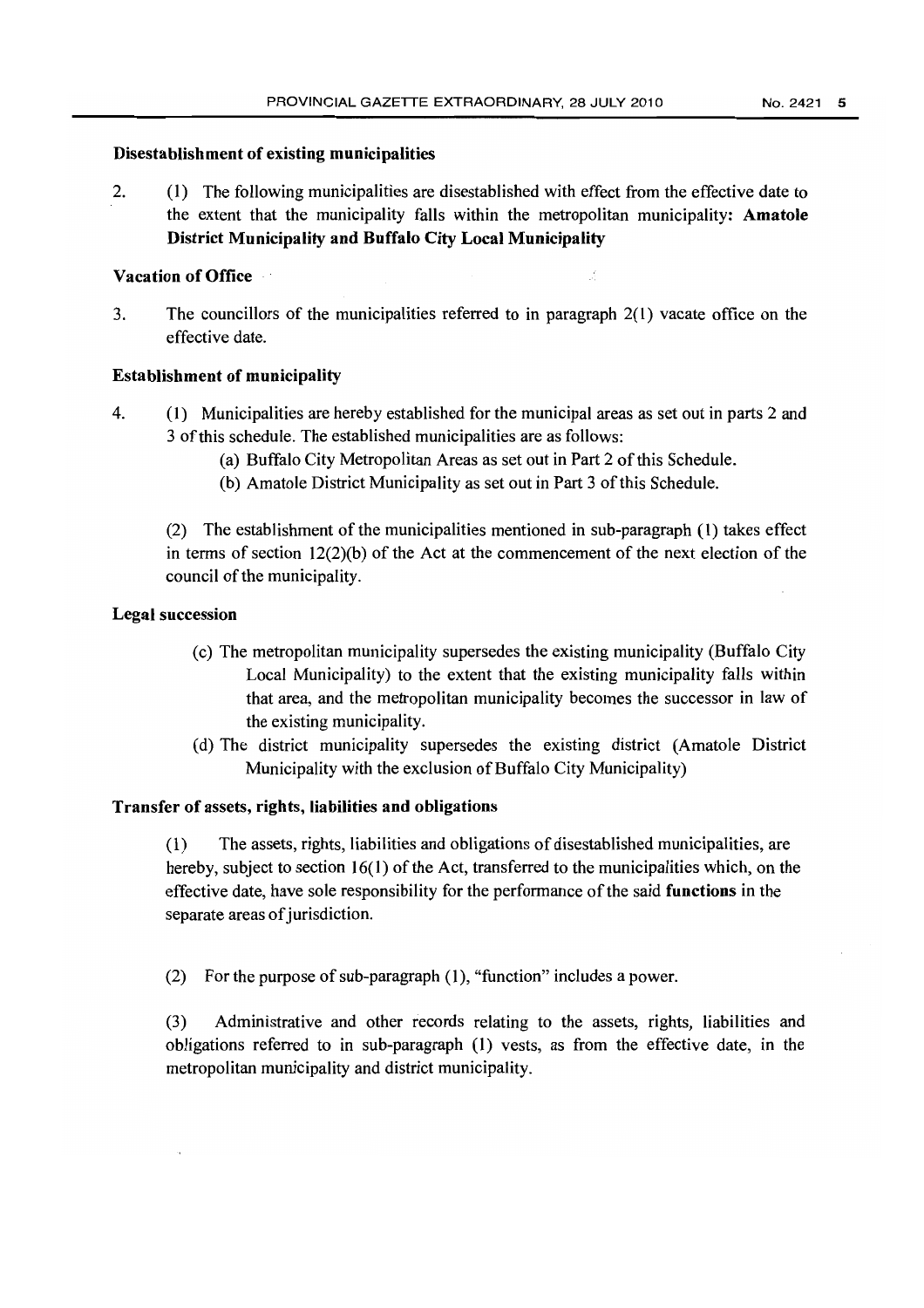(4) Assets, rights, liabilities and obligations other than those referred to in sub-paragraph (1) are hereby transferred as from the effective date to the metropolitan municipality

(5) If a disestablished municipality falls within the metropolitan area, the following rules apply:

- (a) All assets and liabilities and all the administrative and other records of a disestablished municipality are vested in the metropolitan municipality if the disestablished municipality's main administrative office is situated with the metropolitan area.
- (b) All assets and liabilities and all the administrative and other records of a disestablished district municipality are vested in the re-established district municipality if the disestablished municipality's main administrative office is situated within the district municipal area.

#### Investments, cash and cash balances

As from the effective date all investments and all cash and cash balances in a bank account of the disestablished municipalities accrue to the municipalities established in terms of paragraph 4(1) in accordance with the following rules:

- a) the investments, cash and cash balances of the disestablished municipalities referred to in paragraph 2(1), accrue to the established municipalities
- b) notwithstanding the afore going, all cash. and cash balances constituting funded reserves underpinning obligations or liabilities of a disestablished municipalities shall accrue to the established municipalities if they had assumed those liabilities, or in proportion to the extent to which such liabilities had been assumed.

#### Transfer of staff

(1) A person who on the effective date is an employee of a disestablished municipality becomes an employee of the established municipality in accordance with the following rules:

> a) the employment of employees by a new municipality is subject to any collective agreement and the Labour Relations Act, 1995 (Act No. 66 of 1995);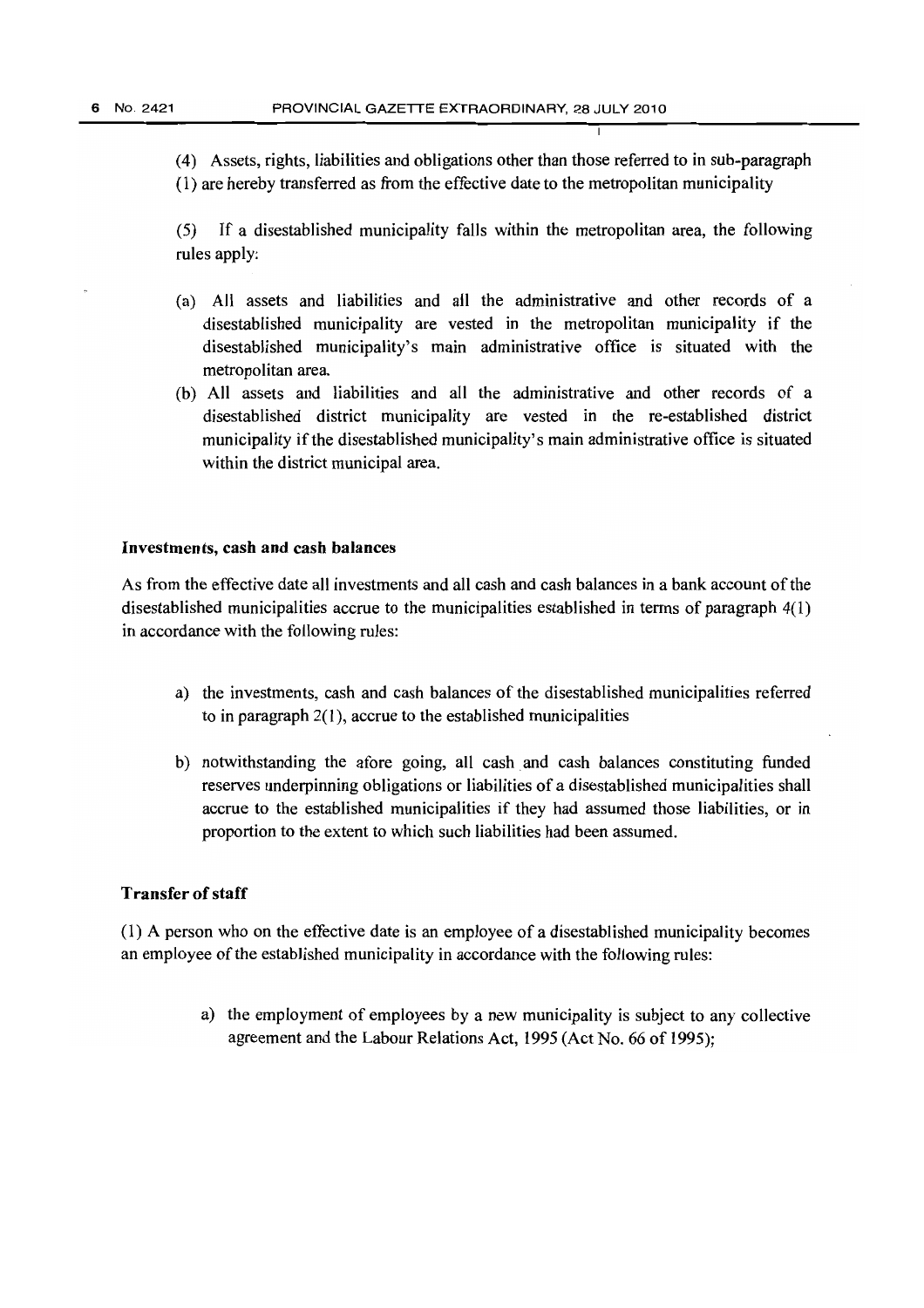- b) an employee referred to is transferred to the metropolitan or district municipality on tenns and conditions no less favourable than those under which such employee served immediately before the effective date;
- c) service by a person so transferred is deemed to be in the service as an employee of the new municipality to which the person is transferred and any leave, pension and other benefits that may have accrued to that person by virtue of service with a disestablished municipality shall be deemed to have accrued in favour of such a person by virtue of service with the new municipality to which she or he is transferred;
- d) where an employee was a member of a medical aid scheme, pension or provident fund immediately before the effective date
	- i. that employee continues as such a member unless continued membership is contrary to the rules of the scheme or fund in question or unless the new municipality to which the employee is transferred and the employee, after consultation with the fund or scheme, agree otherwise,
	- ii. the new municipality must deduct the necessary employee's contribution to the scheme or fund from the remuneration of the employee and pay over to the scheme or fund in question together with the employer's contribution.
- e) the council of the employer municipality must appoint a person who became an employee of the municipality concerned in tenns of sub-paragraph (1) , in a post on the establishment of the municipality, provided that such a person remains subject to any decisions, proceedings, rulings and directions applicable to that person immediately prior to becoming such an employee, but subject further to any amendments concluded locally or in the applicable bargaining council. All funded vacancies existing on the staff establishments of disestablished municipalities shall become vacancies within the staff establishment of the municipality responsible for the function to which such vacancy relates, *mutatis mutandis* in accordance with the rules contained herein;
- f) nothing contained herein shall preclude a Municipality from implementing a scheme to re-organize its staff subject to provisions of the Labour Relations Act.

#### Continued application of by-laws and resolutions

(e) (1) All by-laws, regulations and resolutions that apply in the area of a disestablished municipality immediately before the effective date, continue to apply in such area from the effective date subject to any amendment to repeal by council of the new municipality.

(2) Unless inconsistent with the context or clearly inappropriate, reference in any such by-law, regulation or resolution to-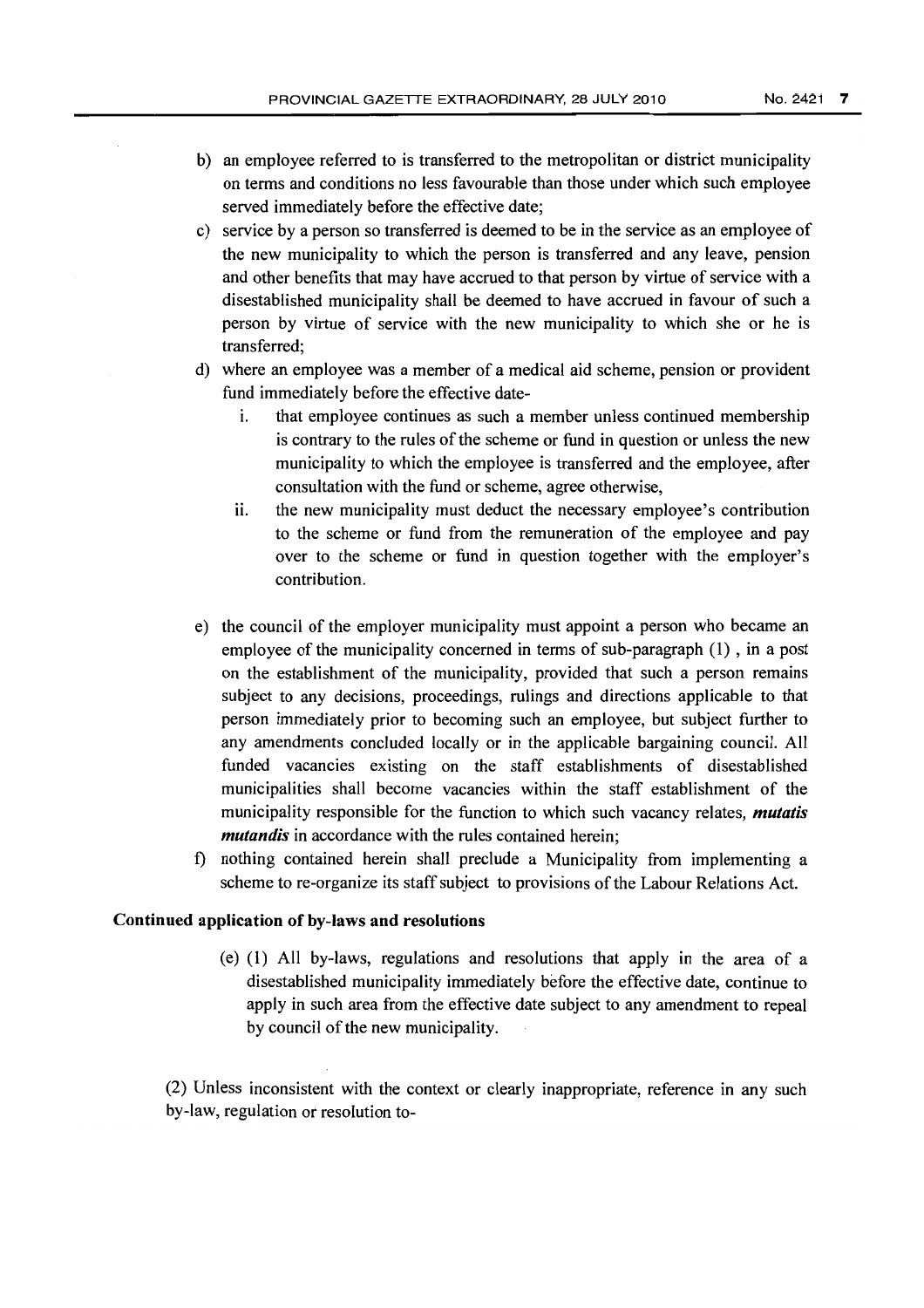- a) a disestablished municipality, must be construed as a reference to the new municipality; and
- **b)** a structure or functionary of a disestablished municipality, must be construed as a reference to the corresponding structure or functionary in the newly established municipality. municipality

#### **Transitional Facilitation Committee**

- 1. A Transitional Facilitation Committee (TFC) is hereby established for the district and metropolitan area to take effect from 01 July 2010.
	- (a) A TFC should consist of 5 councillors designated by Amatole District Municipality and Buffalo City Local Municipality, which should include governance, finance, corporate services and infrastructure
	- (b) The TFC must be assisted by a Technical Task Team co-chaired by the Municipal Managers and relevant managers representing the portfolios from the affected municipalities and officials from the department.
- 2. The functions of the TFC shall, subject to and for the purposes of section 14 and 84 of the Act, be to recommend to the relevant authority:
	- (a) On the temporal adjustment of the division of powers and functions between the district and the local municipality, if the need to do so exists;
	- (b) Which of the assets, rights, liabilities and obligations that have been transferred from the disestablished municipality should remain vested in the transferee and which should be transferred from the transferee to another municipality;
	- (c) Subject to paragraph  $7(e)$  of this part, the implication of a process of re-organizing the employees transferred to each new municipality;
	- (d) A process of reviewing the continued application of by-laws, regulations and resolutions of the disestablished municipalities and to make recommendations to the respective new municipalities for the rationalization of such by-laws, regulations and resolutions as contemplated in section 15 of the Act.
	- (e) The legal, practical and other consequences of the partial disestablishment and establishment of the existing municipalities and also including vacation of office by councilors and implications thereof.
- 3. The councilor designated by the district will be the chairperson of the TFC
	- a. The chairperson of the TFC decides when and where the TFC meets, but a majority of members may request the chairperson in writing to convene a meeting of the TFC at a time and place set out in the request;
	- b. The chairperson presides at meetings of the TFC, but if the chairperson is absent from a meeting, the members present must elect another member to preside at the meeting.
- 4. The TFC may determine its own procedures, subject to the following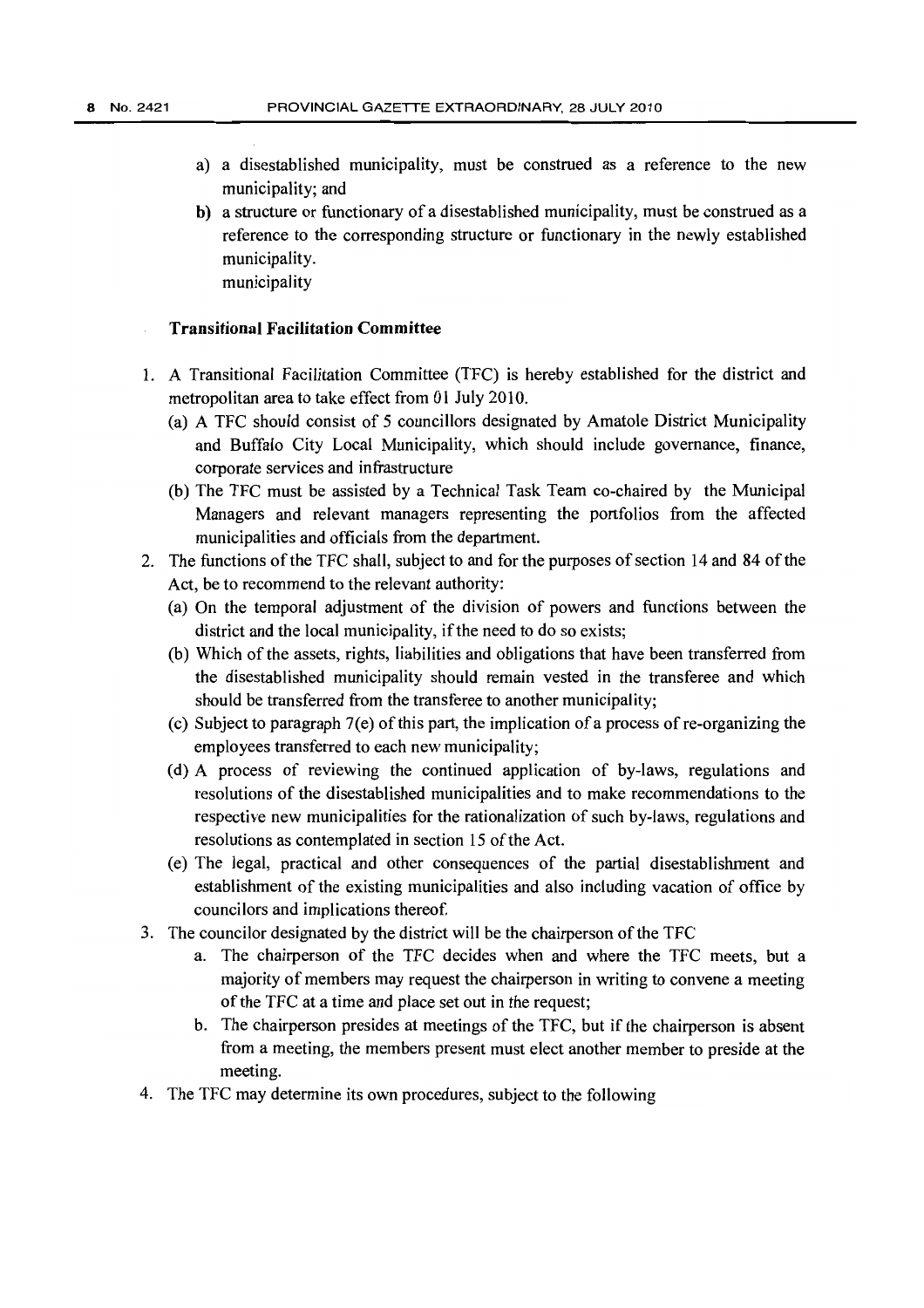- a. A question before the TFC is decided with supporting vote of the majority of the members present at the meeting;
- b. At least one half of the members must be present at a meeting before a vote may be taken on any matter.
- 5. Dispute resolution
	- a. Where the TFC has before it any matter within its functions that cannot within sixty days of such matter being brought before it reach a decision thereon, the matter shall be referred to independent mediation and the mediation process shall be completed within thirty (30) days of such referral. The rules, governing such mediation and the list of approved mediation shall be as agreed upon by the TFC within fifteen (15) days of the expiry of the afore mentioned period of sixty (60) days;
	- b. The Mayor as elected by the new district municipality shall be deemed to be responsible for the appointment of the mediator;
	- c. Where the TFC cannot, within the said period of fifteen (15) days reach agreement as contemplated in (a) above or where the mediation process does not resolve the matter within the afore mentioned period of thirty (30) days, the matter must be submitted to the MEC for local government who may, in his discretion, decide the matter, or may submit it to the arbitration by an arbitrator appointed by the MEC, whose decision shall be final and shall be deemed to constitute a recommendation of the TFC on the matter.
- 6. Any expense incurred by the TFC in the discharge of its functions or in respect of the costs of mediatiation in terms of sub-paragraph (5) shall be borne, in equal in proportion by the municipalities who are members of the TFC.

#### Intervention powers of the MEC

- (1) The MEC for local government may at any time intervene in the proceedings of the TFC referred to in clause 11 and request the committee to refer a matter before the committee to the MEC for resolution.
- (2) The MEC for local government may reconsider a matter on which the Committee has taken a decision and confirm, vary or withdraw the decision of the Committee.
- (3) The district municipality and the metropolitan municipality, including affected employees are bound by the decision of the MEC.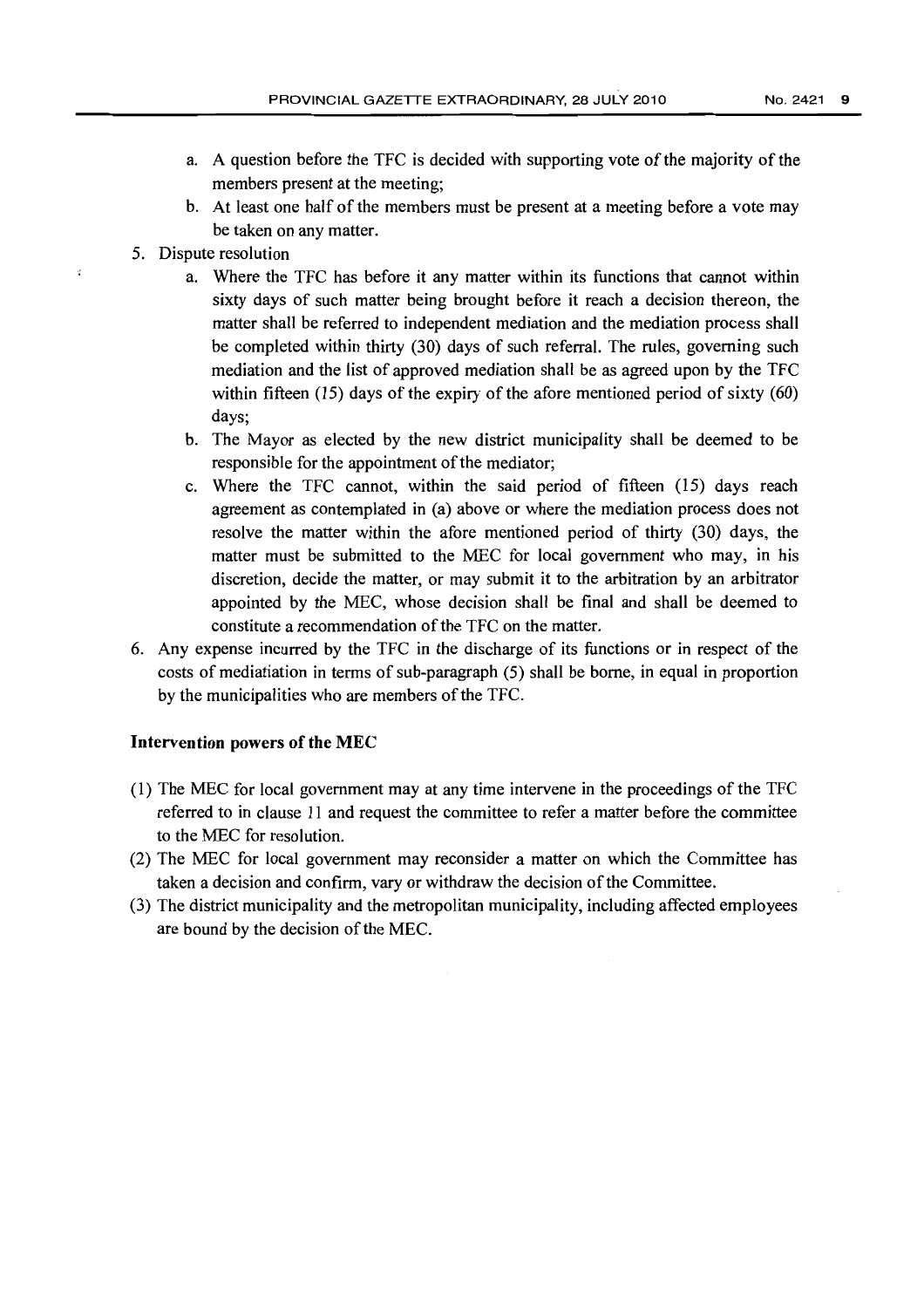#### PART 2

#### **ESTABLISHMENT OF METROPOLITAN MUNICIPALITY**

1. A metropolitan municipality is hereby established for the new metropolitan municipal area.

#### **CATEGORY**

2. The metropolitan municipality is a Category A municipality as determined by the . Demarcation Board in terms of section 4 of the Act.

#### **TYPE**

3. The metropolitan is of a type described in section 2(g) of the Determination of Types of Municipality Act, Act 2000 (Act 5 of 2000 (EC).

#### **BOUNDARIES**

4. The boundaries of the metropolitan municipality are as indicated on Map No. DEM 388A published in provincial Gazette No. 1951 (extraordinary) dated 6 August 2008 and/or any subsequent amendment by the Demarcation Board.

#### **WARDS**

5. The metropolitan municipality has 50 wards determined by the Demarcation Board

#### NAME

6. The name of the metropolitan municipality is Buffalo City Metropolitan Municipality

#### **COUNCILLORS**

7 (1) The council of the metropolitan municipality consists of 50 proportionally elected councillors and 50 wards councillors as determined in Provincial Notice No 2182 (Extraordinary) dated 24 August 2009.

(2) Full time councillors, if any, are designated in accordance with policy framework contemplated in section 18(4) of the Act, subject to the following conditions:

(a) That the municipality submits to the MEC a motivation for further fulltime councilors in the event that there be a need to exceed the already approved fulltime councilors, on the following -

(i) the functions and duties to be performed by full-time office bearers.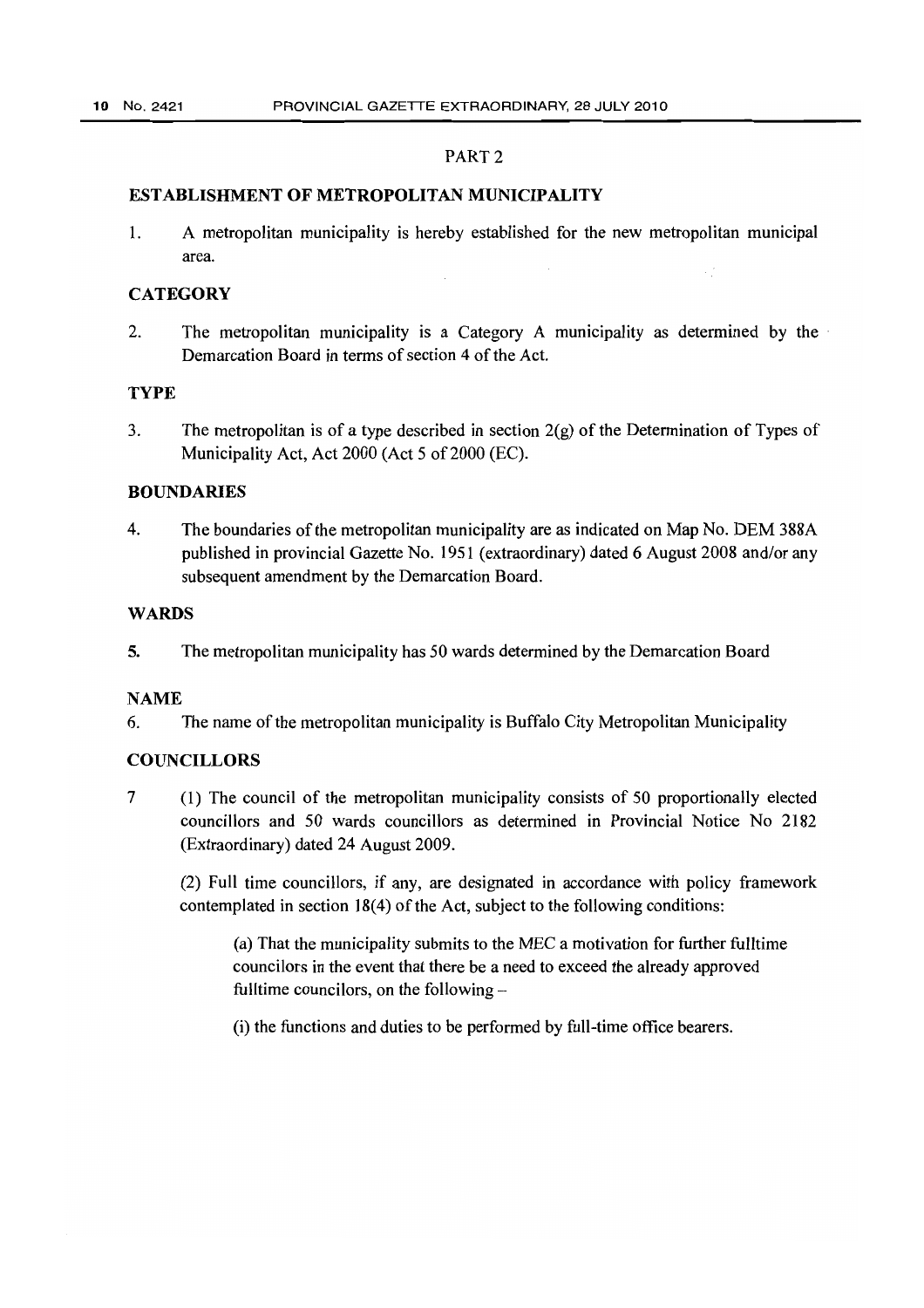(ii) the municipality's financial capacity to pay the remuneration attached to the full-time office bearers.

(b) That the final designation of full-time councilors be made by the MEC within 30 days after receipt of the above-mentioned motivation by way of notice in the Provincial Gazette.

#### FULL TIME COUNCILLORS.

- 5. The council of the metropolitan municipality will continue to have the following office bearers as fulltime:
	- (a) Speaker
	- (b) Executive Mayor
	- (c) Members of the Mayoral Committee
	- (d) Chief Whip

#### SEAT OF FIRST MEETING

8. The seat of the new municipality for the purpose of the first meeting of its council after effective date shall continue to be East London which shall be deemed to be the seat of the municipality until determined otherwise in terms of this Act.

#### ACTING MUNICIPAL MANAGER

9. The acting municipal manager or municipal manager in terms of section 82 of the Act; the following person is designated in terms of section 29(2) of the Act to call the first meeting of the council of the new municipality and such person shall be deemed to be acting municipal manager from the effective date until the council appoints a municipal manager.

#### STANDING RULES FOR FIRST MEETING

10. The standing rules and order for the first meeting of the new municipality shall be as follows:

#### RULES FOR FIRST MEETING OF MUNICIPAL COUNCIL

#### **Definitions**

1. In these rules, unless inconsistent with the context –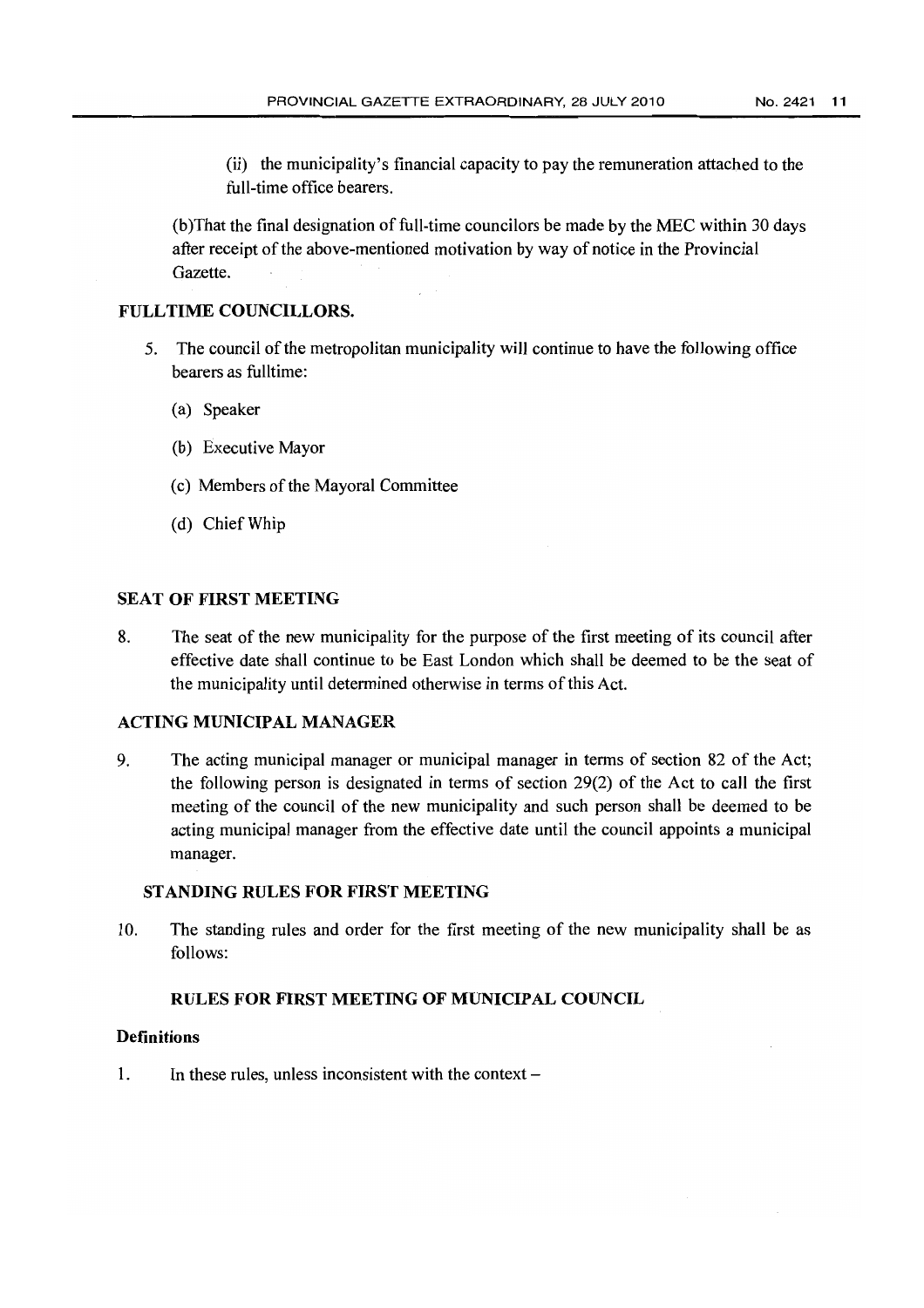A word or expression to which a meaning has been assigned in the Municipal Structures Act has the same meaning;

'acting municipal manager" means the existing acting municipal manager; "existing seat" means the existing seat of the local municipality; and "Municipal Structures Act" means the Local Government: Municipal Structures Act, 1998 (Act 117 of 1998);

#### Notice convening first meeting

- 2. (1) The acting municipal manager must, within 4 days after council has been declared elected, inform the elected councillors in writing of the venue, date, and time of the first meeting of council.
	- (2) The first meeting of the council must take place at the existing seat of the municipality within 14 days after the council has been declared elected, or if it is a district councils, after all members to be appointed by local councils, have been appointed.

#### Convening notice read and oath or affirmation

3. (l) At the commencement of proceeding of the council at the first meeting after it has been convened in terms of section 29 of the Municipal Structures Act, the acting municipal manager must read the notice convening the council.

(2) After the notice convening the council has been read, the councillors must swear or affirm faithfulness to the Republic and obedience to the Constitution.

#### Election of Speaker

- 4. (1) At its first meeting after its election the council must elect its speaker from among its councillors.
	- (2) The acting municipal manager presides over the election of the Speaker.

(3) The procedure set out in Schedule 3 of the Municipal Structures Act applies to the election of the speaker

(4) The elected speaker presides over the remainder of the first meeting of the council and the councilors from different political parties may express a sense of honour conferred upon him or her.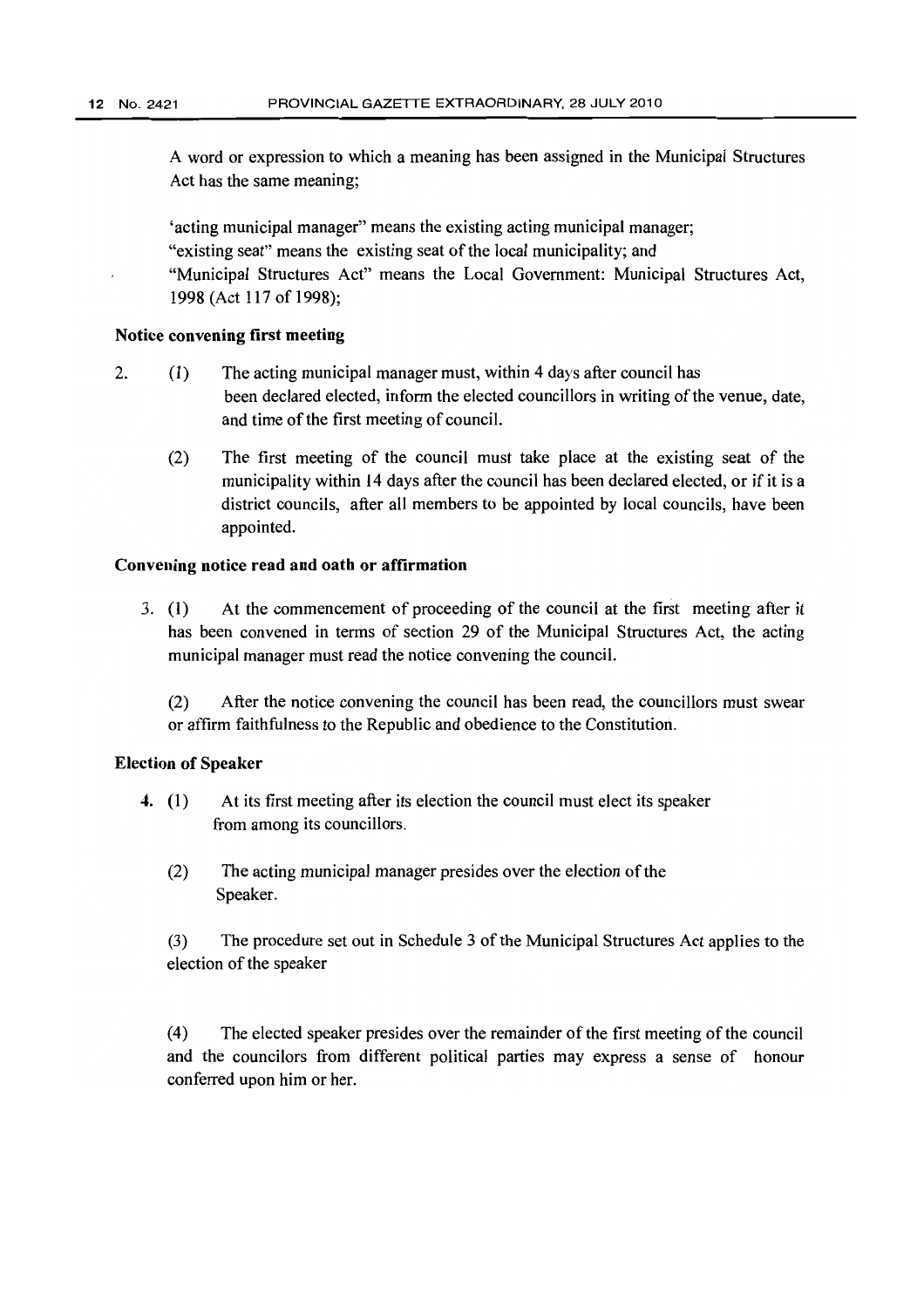5. (1) At its first meeting after its election, the council which has chosen to have an executive mayor in terms of Rule 7, must elect an executive mayor.

(2) . The procedure set out in Schedule 3 of the Municipal Structures Act applies to the election of the executive mayor.

#### Quorums and decisions

Election of Executive Mayor

6. The quorums and determinations required by section 30 of the Municipal Structures Act apply to the first meeting of council.

#### Procedure for matters not dealt with in the Rules

10 The Standard by-law relating to the procedure and maintenance of order at meetings, published a Provincial Notice 41111988 and published in the Provincial Gazette No 4532 of 20 May 1988, subject to the provision of the Municipal Structures act, applies to any procedural matter not provided for in the rules.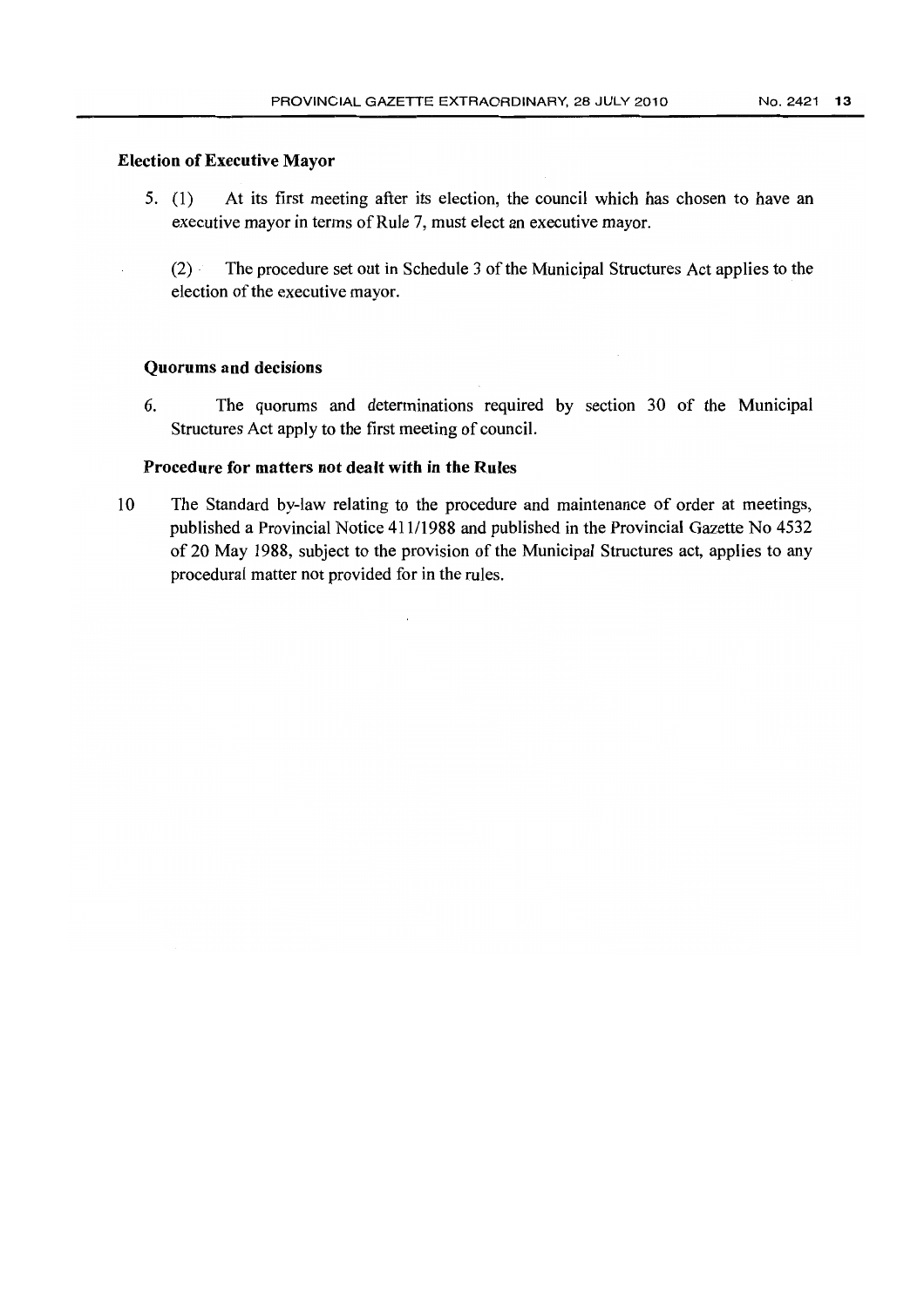#### PART 3

#### ESTABLISHMENT **OF** AMATOLE DISTRICT MUNICIPALITY

1. A district municipality is hereby established for the district municipal area as whole excluding Buffalo City Municipality .

#### **CATEGORY**

2. The district municipality is a Category C municipality as determined by the Demarcation Board in terms of section 4 of the Act.

#### TYPE

3. The district municipality is of a type described in section 4(b) of the Determination of Types of Municipality Act,  $2000$  (Act 5 of  $2000$  (E,C.)

#### BOUNDARIES

4. The boundaries of the district municipality are as indicated on Map No. DEM 388B as published in the Provincial Gazette of 30 May 2008 under notice No.166 and/or any subsequent amendment by the Demarcation Board.

#### NAME

6. The name of the district municipality is Amatole.

#### COUNCILLORS

7. (1) The council of the district municipality consists of 50 councillors as determined in Provincial Notice No. 49 published in Provincial Gazette No. 2182 (Extraordinary) dated 24 August 2009.

(2) Full time councilors, if any, are designed in accordance with the policy framework contemplated in section 18(4) of the Act, subject to the following conditions

(a) That the municipality submits to the MEC a motivation for further fulltime councilors in the event that there be a need to exceed the already approved fulltime councilors, on the following  $-$ 

(i) the functions and duties to be performed by full-time office bearers.

(ii) the municipality's financial capacity to pay the remuneration attached to the full-time office bearers.

(b )That the final designation of full-time councilors be made by the MEC within 30 days after receipt of the above-mentioned motivation by way of notice in the Provincial Gazette.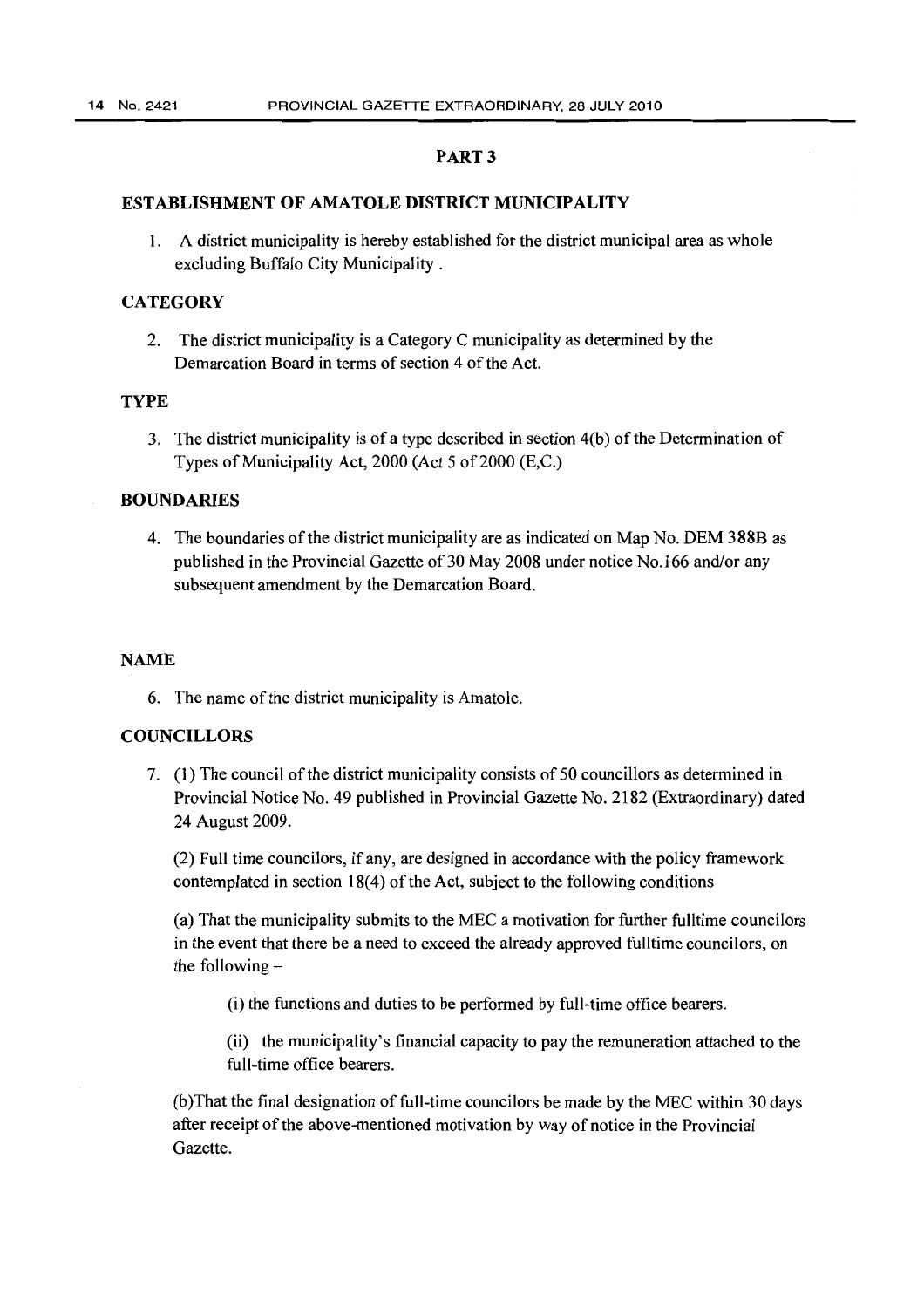#### FULL TIME COUNCILLORS

- 8. The council of the district municipality will continue to have the following office bearers as fulltime:
	- (e) Speaker
	- (f) Executive Mayor
	- (g) Members of the Mayoral Committee
	- (h) Chief Whip

# SEAT OF THE MUNICIPALITY

9. The seat of the existing district municipality is deemed to be the seat of the district until the district changes such seat.

## MUNICIPAL MANAGER

10. The existing municipal manager is designated in terms of section 29 (2) of the Act to call the first meeting of the council of the district municipality.

## STANDING RULES FOR THE FIRST MEETING

11. The existing standing rules and orders of the municipality shall continue to exist whilst mechanisms to review the same are established. The standing rules and orders for the first meeting of the new municipality shall be as follows:

#### **Definitions**

1. In these rules, unless inconsistent with the context-

A word or expression to which a meaning has been assigned in the Municipal Structures Act has the same meaning

"municipal manager" means the existing municipal manager

"seat of the municipality" means the existing seat of the district municipality.

"Municipal Structures Act" means the Local Government; Municipal Structures Act, 1998 (Act 117 of 1998)

## RULES FOR THE FIRST MEETING OF THE DISTRICT COUNCIL

#### Notice convening first meeting

1 (1) The municipal manager must, within 3 days after council has been declared elected, inform the elected councilors in writing of the venue, date, and time of the first meeting of the council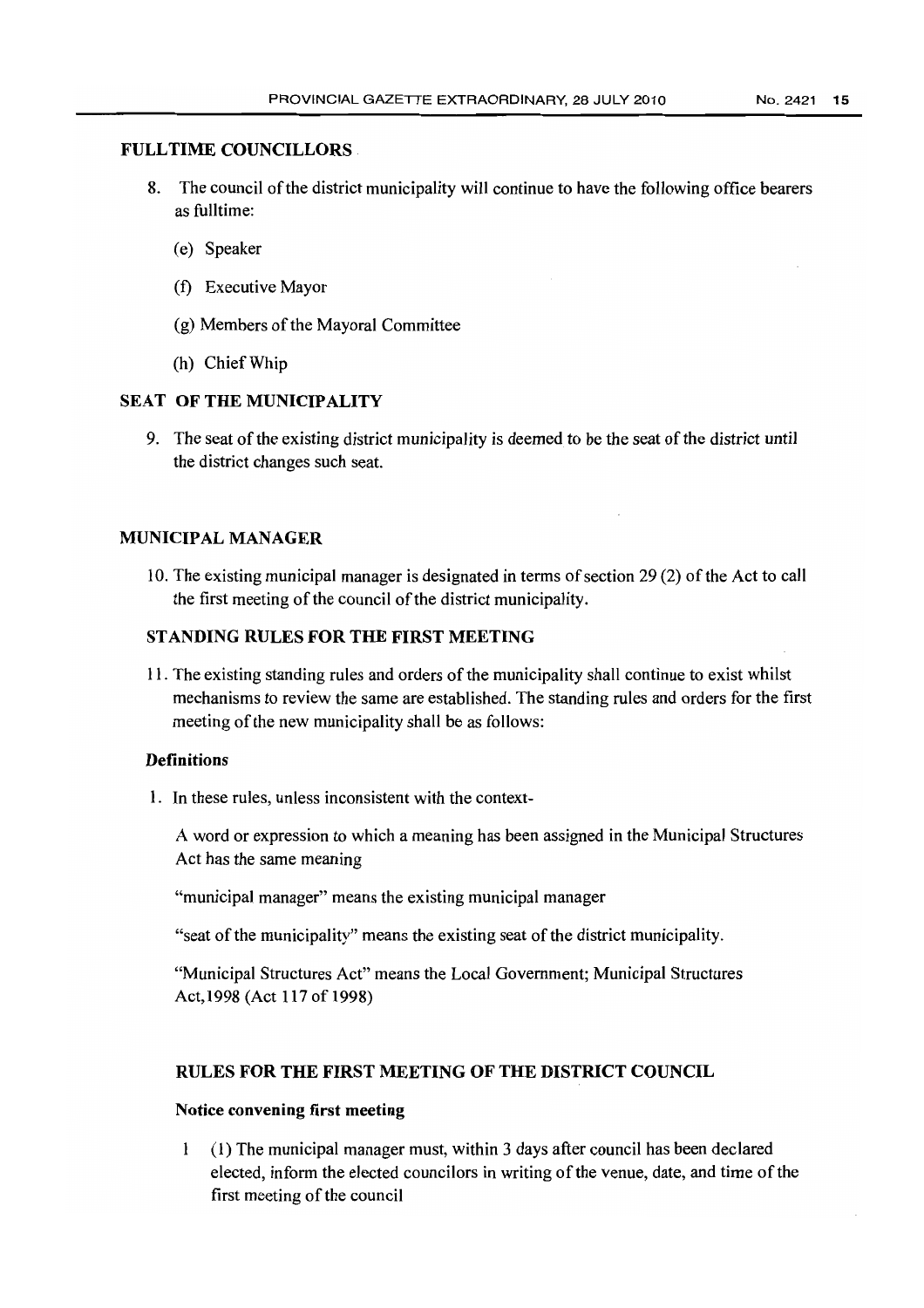(2) The first meeting of the district council must take place at the seat of the municipality within a period that will not exceed twenty one (21) days after all members to be appointed by local councils, have been appointed.

#### Convening notice read and oath or affirmation

2 (1) At the commencement of proceedings of the council at the first meeting after it has been convened in terms of section 29 of the Municipal Structures Act, the municipal manager must read the notice convening the council.

(2) After the notice convening the council has been read, the councilors must swear or affirm faithfulness to the Republic and obedience to the Constitution

#### ELECTION OF THE SPEAKER

(1) At its first meeting after its election the council must elect its speaker from among its councilors.

(2) The municipal manager presides over the election of the speaker

(3) The procedure set out in Schedule 3 ofthe Municipal Structures Act applies to the election of the speaker.

(4) The elected speaker then presides over the remainder of the first meeting ofthe council.

#### ELECTION OF EXECUTIVE MAYOR

- (1) At its first meeting after its election, the council must elect its executive mayor.
- (2) The procedures set out in Schedule 3 of the Municipal Structures Act, applies to the election of the executive mayor.

#### Quorums and decisions

The quorum and determination required by section 30 of the Municipal Structures Act apply to the first meeting of the council.

#### Procedure for matters not dealt with in these Rules

The standard by-law relating to the procedure and maintenance of order at meetings, published as Provincial Notice 41111988 and published in the Provincial Gazette No. 4532 of May 1988, subject to the provisions of the Municipal Structures Act, applies to any procedural matter not provided for in these rules.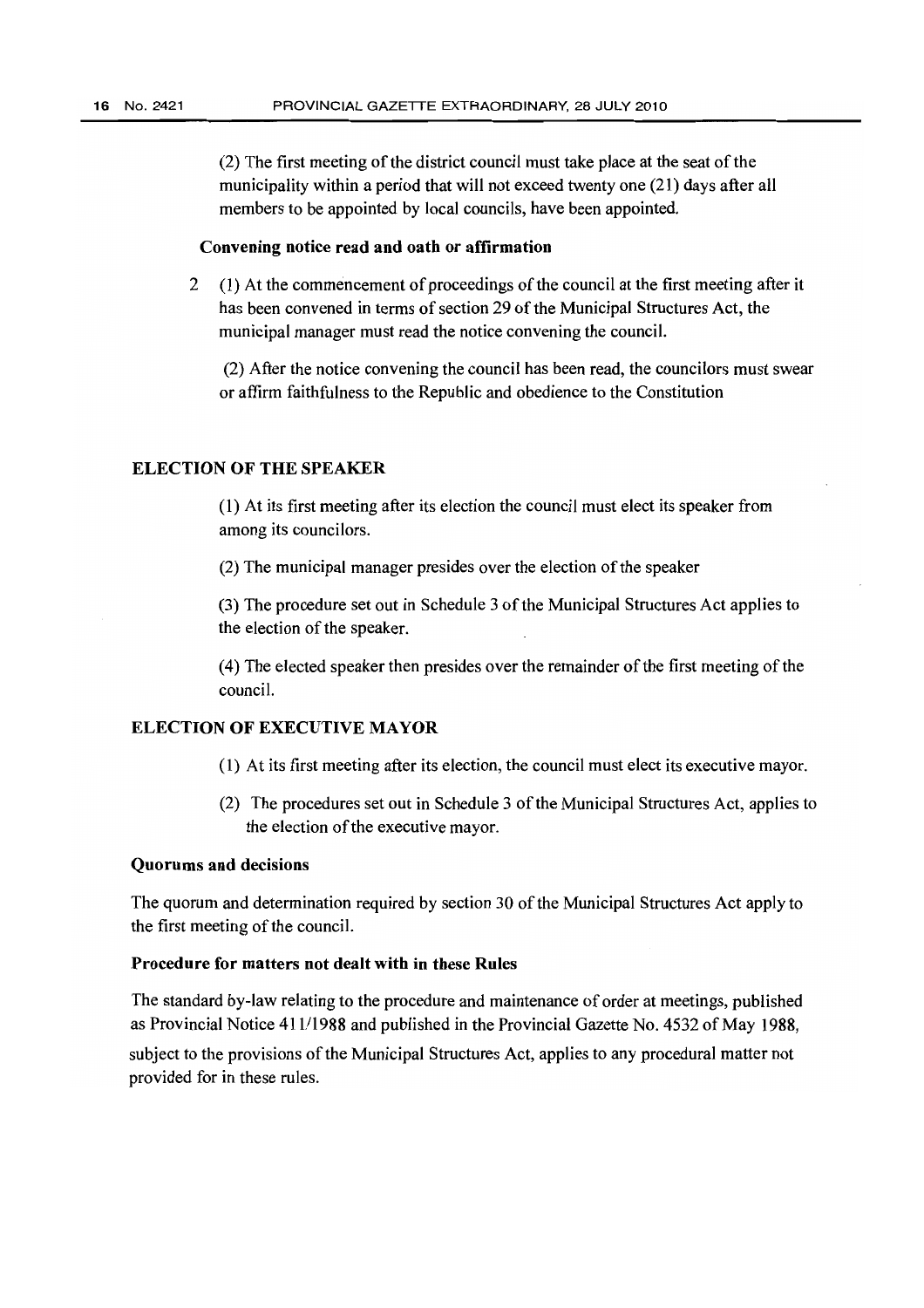No. 29

# **PROVINCE OF THE EASTERN CAPE**

# **DEPARTMENT OF LOCAL GOVERNMENT AND TRADITIONAL AFFAIRS**

# **AMENDMENT AND REPEAL OF PROVINCIAL NOTICE NO. 107 DATED 02 DECEMBER 2000, AND NOTICE NO.6 DATED 15 FEBRUARY 2006, AS AMENDED, ISSUED IN TERMS OF SECTION 12 OF THE LOCAL GOVERNMENT: MUNICIPAL STRUCTURES ACT, 1998 (ACT NO.H7 OF 1998).**

I **SICELO GQOBANA,** Member of the Executive Council of the Eastern Cape Province responsible for Local Government hereby publish a Provincial Notice in terms of Section 12 and 17 of the Local Government: Municipal Structures Act, 1998 (Act 117 of 1998), for the establishment of municipalities within the province as reflected in the new boundary demarcations as published under Notice No. 167 of 2008 in Provincial Government Gazette No. 1906 (Extra-ordinary) dated 30 May 2008 read with Notice No. 305 of 2008 in the Provincial Gazette No. 1969 (Extra-ordinary) dated 21 August 2008 and as set out in the schedule attached hereto.

In Suica

**SICELO GOOBANA** 

**MEMBER OF THE EXECUTIVE COUNCIL RESPONSIBLE FOR LOCAL GOVERNMENT, PROYINCE OF THE EASTERN CAPE** 

**DATE: 29 June 2010**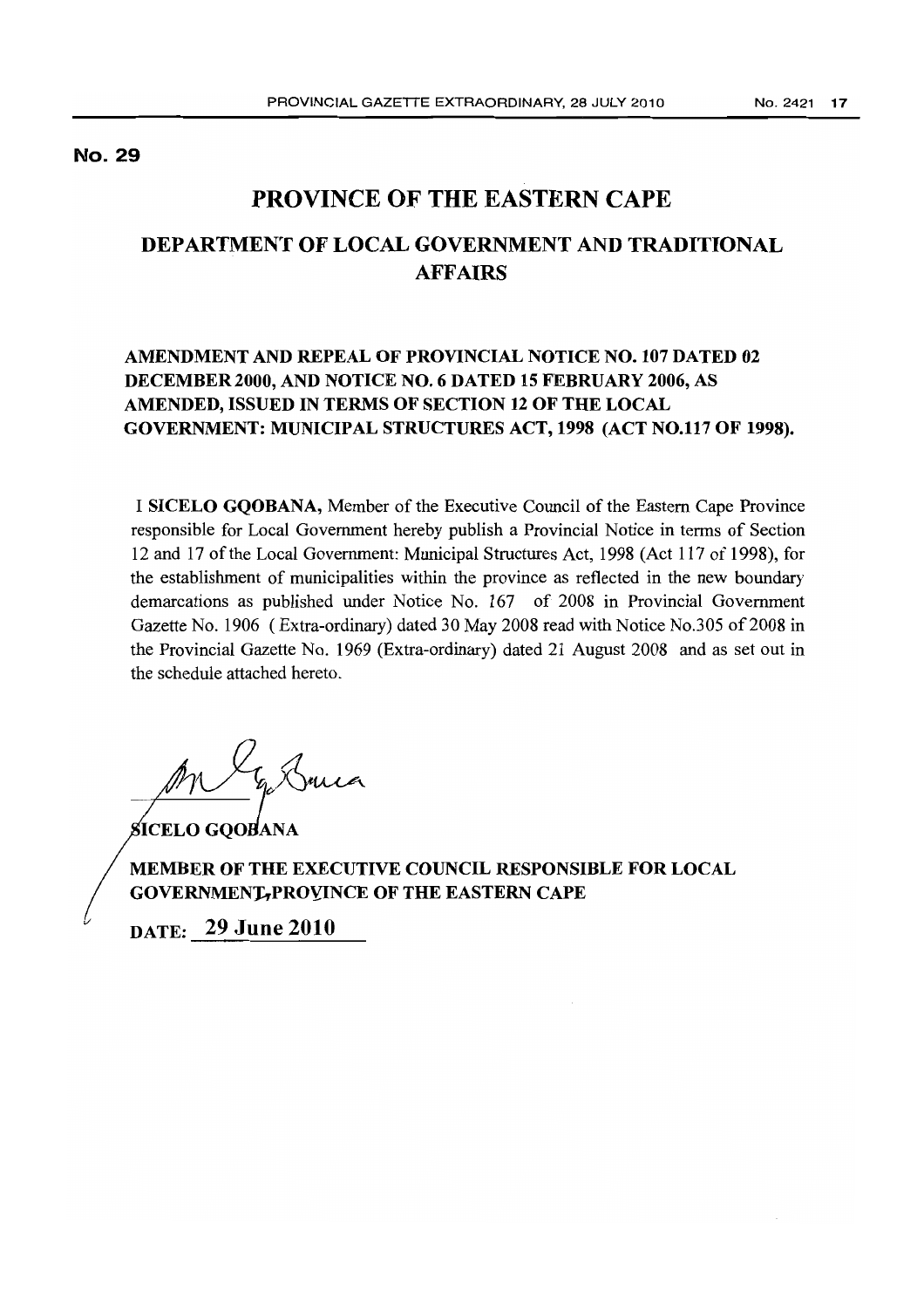#### **SCHEDULE**

## PART 1

## **Definitions**

1. In this schedule, unless the context otherwise indicates or unless redefined herein, a word or expression to which meaning has been assigned in the Local Government: Municipal Structures Act, 1998, or Chapter 2 of the Local Government: Municipal Structures Amendment Act, 2000 has the same meaning and -

"administrative unit" means the administration unit referred to paragraph 9 of Part 1;

"Constitution" means the Constitution of the Republic of South Africa;

"demarcation notice" means "Provincial Notice 22 of 2000 published in Provincial Gazette No 486 dated 28 February 20000, as amended;

"disestablishment municipality" means as existing municipality disestablished in terms of paragraph 2 of Part 1 of this schedule;

# "effective date" means

(a) The day on which the results of the first election of the council of the district municipality in the district municipal area is declared in terms of section 190(1)(c) of the Constitution; or

"MEC" means the Member of the Executive Council responsible for local government affairs in the Province of the Eastern Cape;

"district municipal areas" means the area indicated by Map No 1 of the demarcation notice;

"local municipal areas" means the area indicated by Map No 2 and 3 of the demarcation notice;

"district municipality" means the Category C municipality established in terms of Part 2 of this schedule;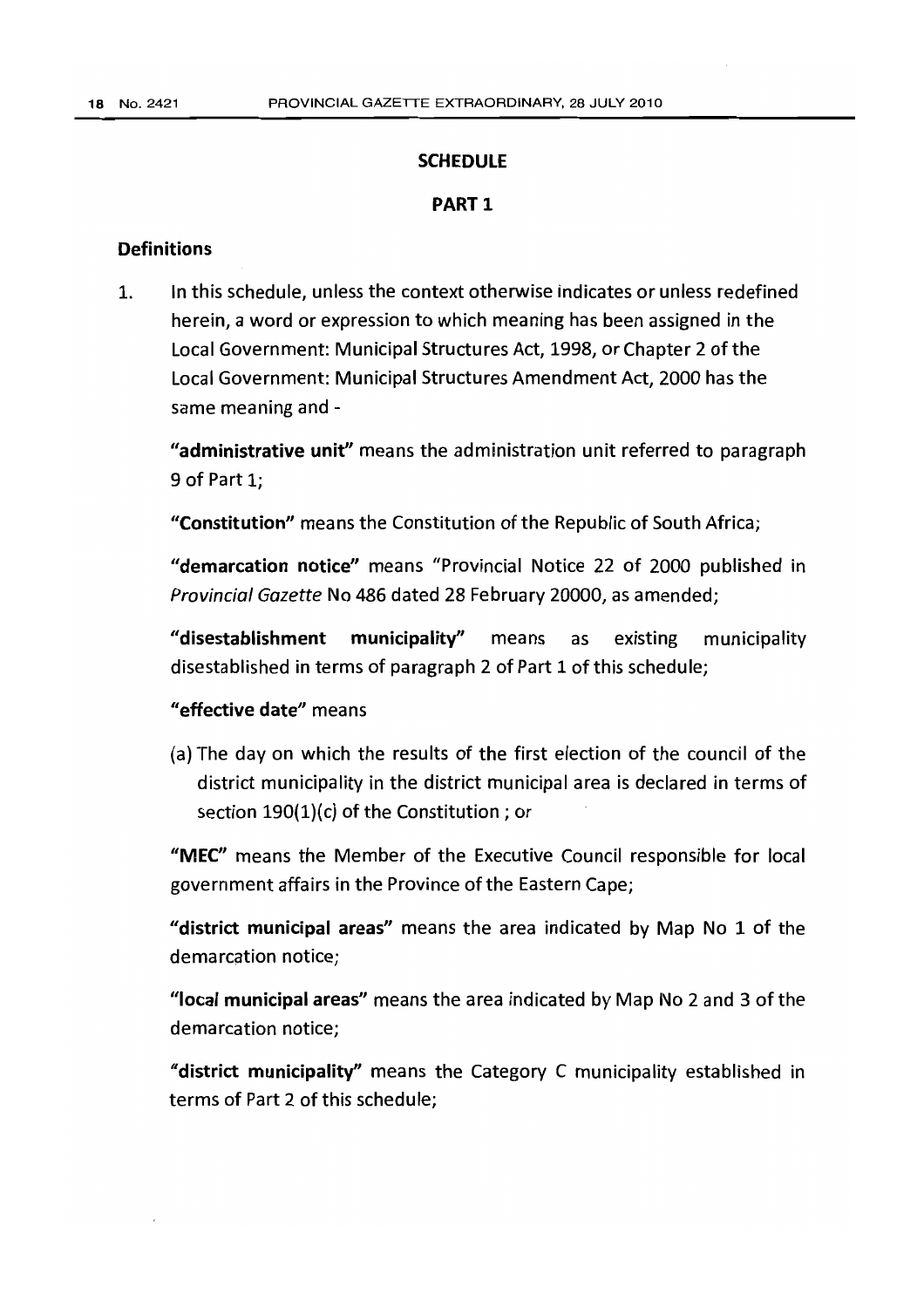"local municipality" means the Category B municipality established in terms of Part 3 and 4 of this schedule;

"proportionally elected councillors" means councillors elected to proportionally represent the parties that contested the election in the municipality concerned;

"the Act" means the Local Government :Municipal Structures Act, 1998 (Act 117 of 1998);

"ward councillor' means a councillor elected to directly represent a ward.

## Disestablishment of existing municipalities

2. (1) The following municipalities are disestablished with effect from the effective date to the extent that these municipalities fall within the O. R. Tambo District Municipality: Mbizana Municipality and Ntabankulu Local Municipalities

(2) The existing O. R. Tambo District Municipality is disestablished with effect from the effective date to exclude both Mbizana and Ntabankulu Local Municipalities

(3) The existing Alfred Nzo District Municipality is disestablished with effect from the effective date to the extent that it includes both Mbizana and Ntabankulu Local Municipalities

## Vacation of Office

3. The councillors of the municipalities referred to in paragraph 2(1)-(3) vacate office on the effective date.

## Establishment of municipality

- 4. (1) Municipalities are hereby established for the municipal areas as set out in parts 2, 3, 4 and 5 of this schedule. The established municipalities are as follows:
	- (a) O.R Tambo District Municipal Areas as set out in Part 2 of this Schedule;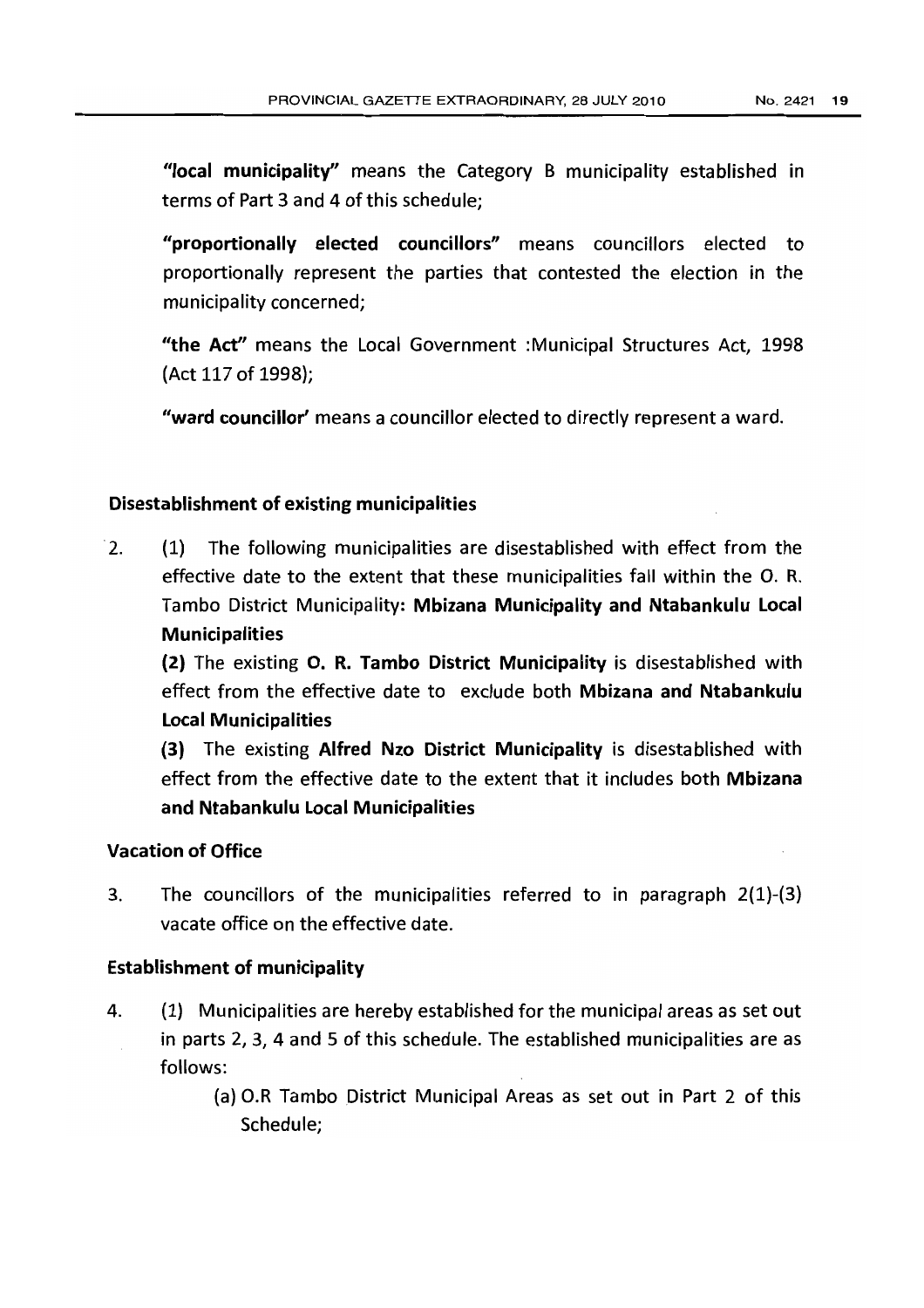- (b) Alfred Nzo District Municipality as set out in Part 3 of this Schedule;
- (c) Mbizana Local Municipality as set out in Part 4 of this Schedule;
- (d) Ntabankulu Local Municipality as set out in Part 5 of this Schedule
- (2) The establishment of the municipalities mentioned in sub-paragraph

(1) takes effect in terms of section 12(2){b) of the Act at the commencement of the next election of councils of the municipalities.

## **Legal succession**

- (e) The newly established district municipality supersedes the existing municipality (O.R. Tambo District Municipality) to the extent that the existing municipality falls within that area but with the exclusion of both Mbizana and Ntabankulu Local Municipalities, and the new district municipality becomes the successor in law of the existing municipality;
- (f) The newly established district municipality supersedes the existing municipality (Alfred Nzo District Municipality with the inclusion of Mbizana and Ntabankulu local Municipalities);
- (g) The newly established municipalities of Mbizana and Ntabankulu as they fall within the newly established boundaries of Alfred Nzo District Municipality supersede the existing municipalities as they fall outside the boundaries of O.R. Tambo District Municipality.

#### Transfer of assets, rights, liabilities and obligations

(1) The assets, rights, liabilities and obligations of disestablished municipalities, are hereby, subject to section 16(1} of the Act, transferred to the municipalities which, on the effective date, have sole responsibility for the performance of the said functions in the separate areas of jurisdiction.

(2) For the purpose of sub-paragraph  $(1)$ , "function" includes a power.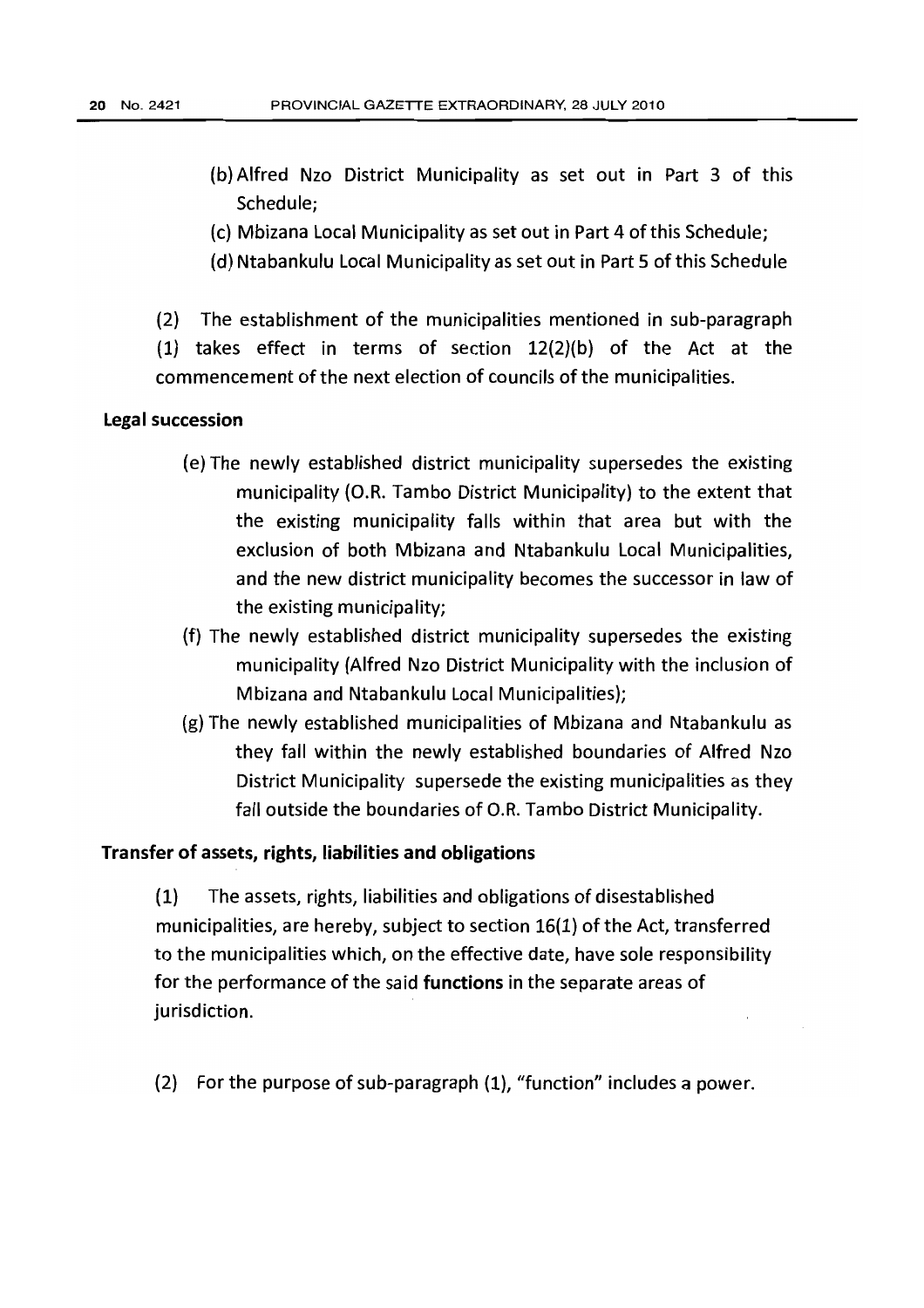(3) Administrative and other records relating to the assets, rights, liabilities and obligations referred to in sub-paragraph (1) vests, as from the effective date, in the Alfred Nzo municipality and affected local municipalities.

(4) Assets, rights, liabilities and obligations other than those referred to in sub-paragraph (1) are hereby transferred as from the effective date to the newly established municipalities

(5) If a disestablished municipality falls within the metropolitan area, the following rules apply:

(a) All assets and liabilities and all the administrative and other records of a disestablished local municipalities falling within O.R. Tambo District Municipality are vested in the newly established local municipalities and the re-established Alfred Nzo District Municipality.

(b) All assets and liabilities and all the administrative and other records of a disestablished district municipality are vested in the re-established district municipality if the disestablished municipality's main administrative office is situated within the district municipal area.

## Investments, cash and cash balances

As from the effective date all investments and all cash and cash balances in a bank account of the disestablished municipalities accrue to the municipalities established in terms of paragraph 4(1) in accordance with the following rules:

- a) the investments, cash and cash balances of the disestablished municipalities referred to in paragraph 2(1), accrue to the established municipalities
- b) notwithstanding the afore going, all cash and cash balances constituting funded reserves underpinning obligations or liabilities of a disestablished municipalities shall accrue to the established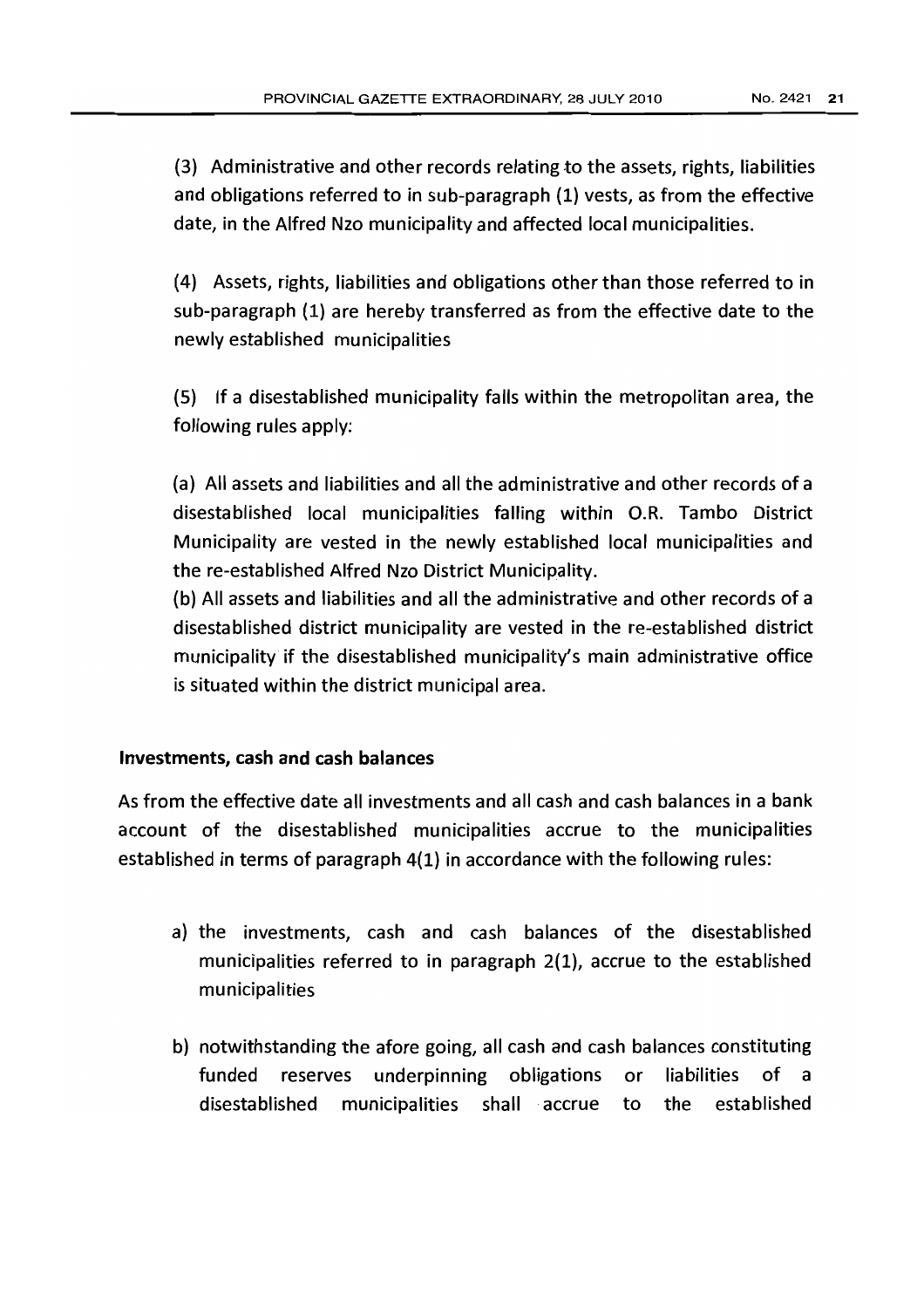municipalities if they had assumed those liabilities, or in proportion to the extent to which such liabilities had been assumed.

## **Transfer of staff**

(1) A person who on the effective date is an employee of a disestablished municipality becomes an employee of the established municipality in accordance with the following rules:

- a) the employment of employees by a new municipality is subject to any collective agreement and the Labour Relations Act, 1995 (Act No. 66 of 1995);
- b) an employee referred to is transferred to the local or district municipality on terms and conditions no less favourable than those under which such employee served immediately before the effective date;
- c} service by a person so transferred is deemed to be in the service as an employee of the new municipality to which the person is transferred and any leave, pension and other benefits that may have accrued to that person by virtue of service with a disestablished municipality shall be deemed to have accrued in favour of such a person by virtue of service with the new municipality to which she or he is transferred;
- d) where an employee was a member of a medical aid scheme, pension or provident fund immediately before the effective date
	- i. that employee continues as such a member unless continued membership is contrary to the rules of the scheme or fund in question or unless the new municipality to which the employee is transferred and the employee, after consultation with the fund or scheme, agree otherwise,
	- ii. the new municipality must deduct the necessary employee's contribution to the scheme or fund from the remuneration of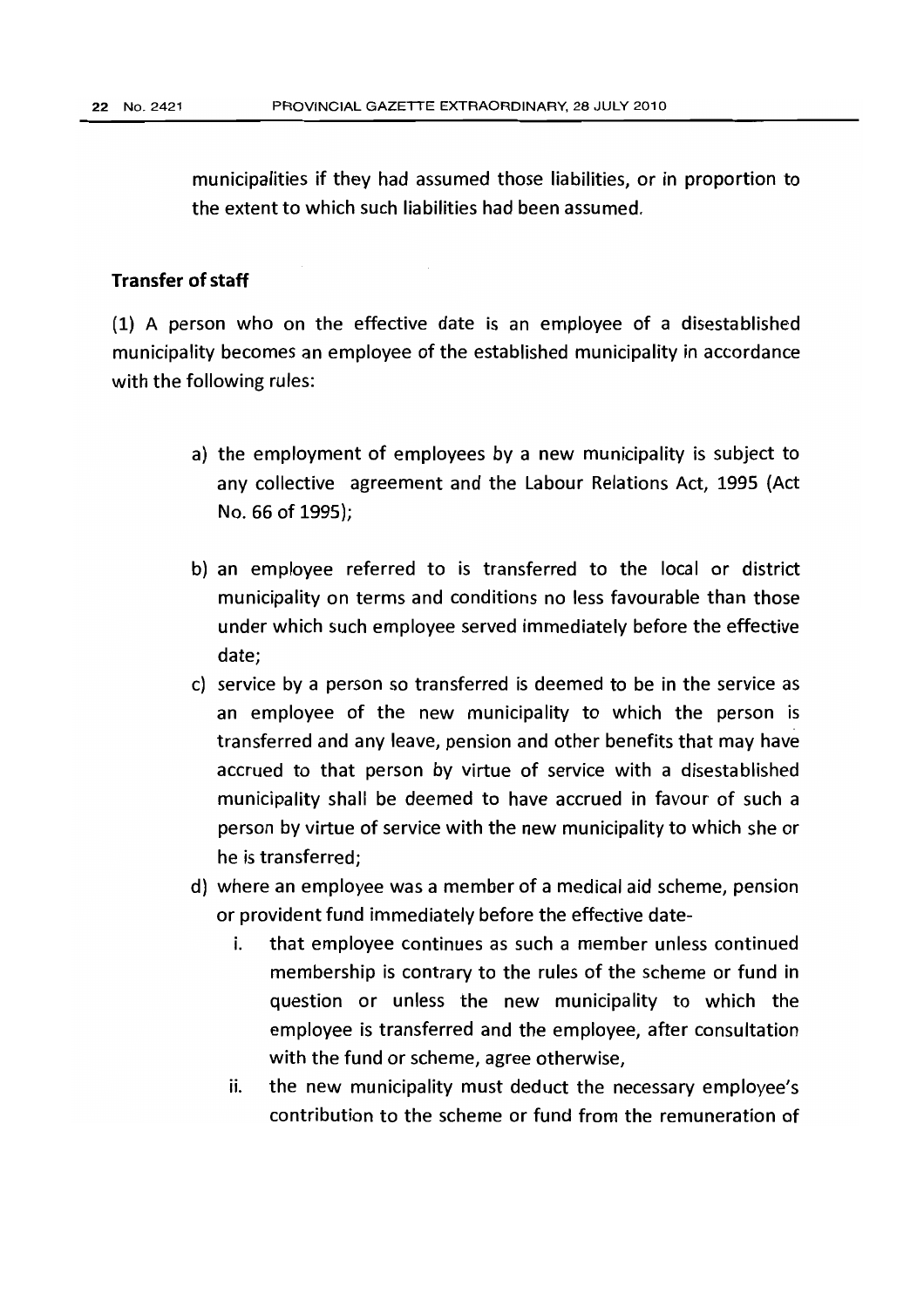the employee and pay over to the scheme or fund in question together with the employer's contribution.

- e) the council of the employer municipality must appoint a person who became an employee of the municipality concerned in terms of subparagraph  $(1)$ , in a post on the establishment of the municipality, provided that such a person remains subject to any decisions, proceedings, rulings and directions applicable to that person immediately prior to becoming such an employee, but subject further to any amendments concluded locally or in the applicable bargaining council. All funded vacancies existing on the staff establishments of disestablished municipalities shall become vacancies within the staff establishment of the municipality responsible for the function to which such vacancy relates, *mutatis mutandis* in accordance with the rules contained herein;
- f) nothing contained herein shall preclude a Municipality from implementing a scheme to re-organize its staff subject to provisions of the Labour Relations Act.

## Continued application of by-laws and resolutions

(g) (1) All by-laws, regulations and resolutions that apply in the area of a disestablished municipality immediately before the effective date, continue to apply in such area from the effective date subject to any amendment to repeal by council of the new municipality.

(2) Unless inconsistent with the context or clearly inappropriate, reference in any such by-law, regulation or resolution to-

- a) a disestablished municipality, must be construed as a reference to the new municipality; and
- b) a structure or functionary of a disestablished municipality, must be construed as a reference to the corresponding structure or functionary in the newly established municipality.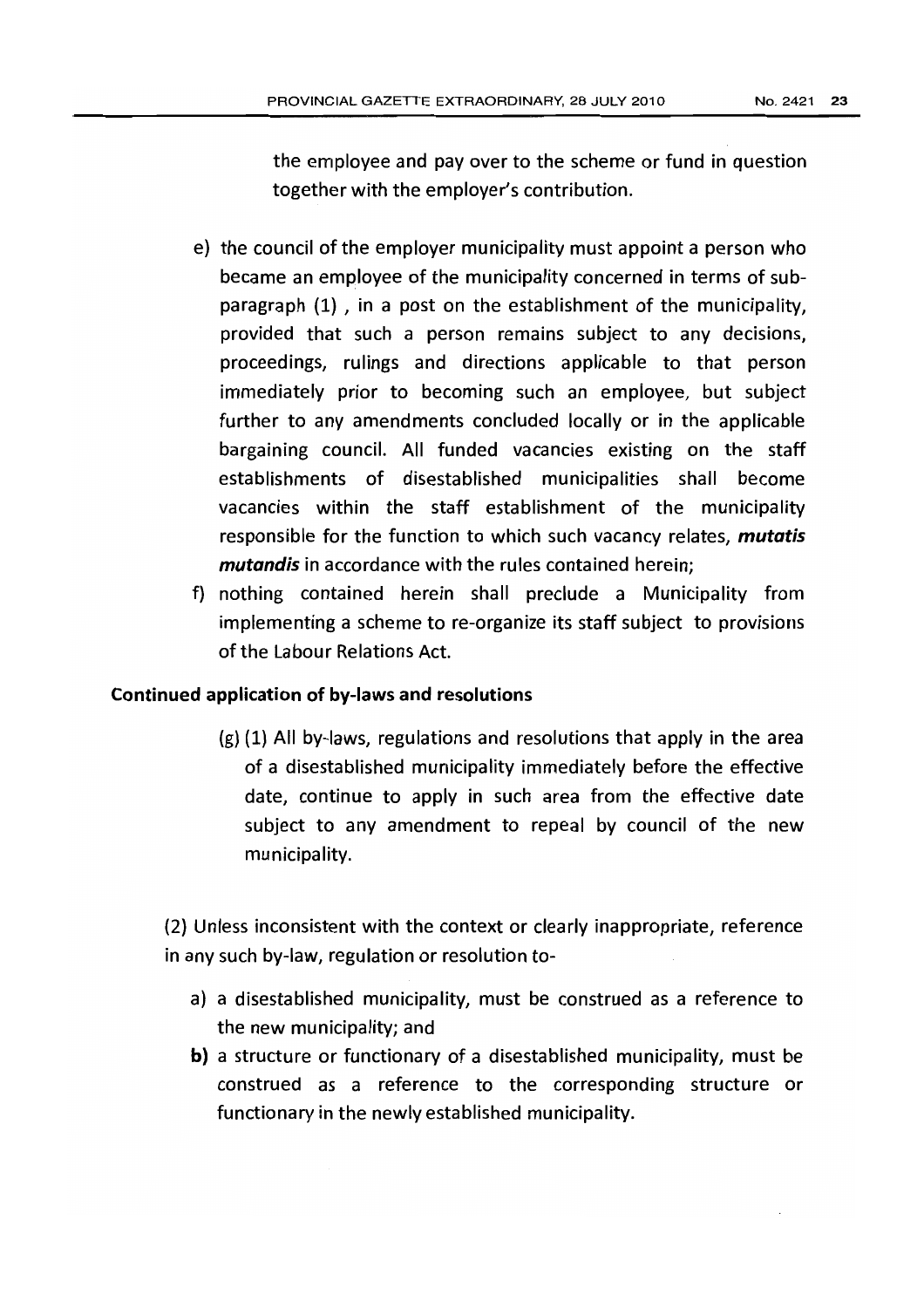#### **Transitional Facilitation Committee**

- 1. A Transitional Facilitation Committee (TFC) is hereby established for the two districts and affected local municipalities to take effect from the date of publication.
	- (a) A TFC should consist of 5 councillors from each of the four municipalities designated by the two district municipalities and the affected local municipalities, and these should include governance, finance, corporate services and infrastructure and Local Economic Development (LED).
	- (b) The TFC must be assisted by a Technical Task Team co-chaired by the Municipal Managers and relevant managers representing the above mentioned portfolios from the affected municipalities as well as officials from the department.
- 2. The functions of the TFC shall, subject to and for the purposes of section 14 and 84 of the Act, be to recommend to the relevant authority:
	- (a) On the temporal adjustment of the division of powers and functions between the district and the local municipality, if the need to do so exists;
	- (b) Which of the assets, rights, liabilities and obligations that have been transferred from the disestablished municipality should remain vested in the transferee and which should be transferred from the transferee to another municipality;
	- (c) Subject to paragraph 7(e) of this part, the implication of a process of reorganizing the employees transferred to each new municipality;
	- (d) A process of reviewing the continued application of by-laws, regulations and resolutions of the disestablished municipalities and to make recommendations to the respective new municipalities for the rationalization of such by-laws, regulations and resolutions as contemplated in section 15 of the Act.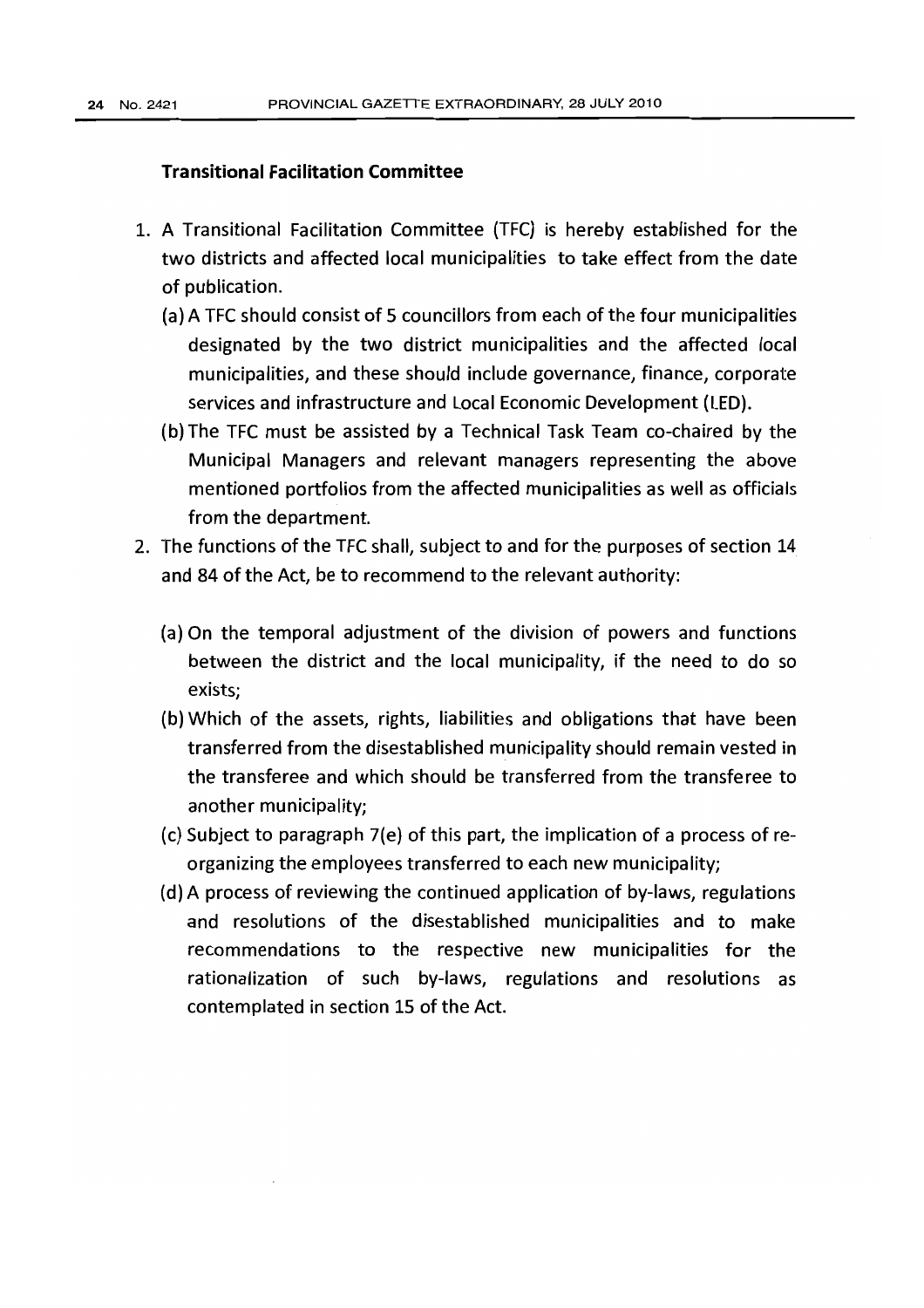- (e) The legal, practical and other consequences of the partial disestablishment and establishment of the existing municipalities and also including vacation of office by councilors and implications thereof.
- 3. The councilor designated by the districts will be the co-chairpersons of the TFC
	- a. The chairperson of the TFC decides when and where the TFC meets, but a majority of members may request the chairperson in writing to convene a meeting of the TFC at a time and place set out in the request;
	- b. The chairperson presides at meetings of the TFC, but if the chairperson is absent from a meeting, the members present must elect another member to preside at the meeting.
- 4. The TFC may determine its own procedures, subject to the following
	- a. A question before the TFC is decided with supporting vote of the majority of the members present at the meeting;
	- b. At least one half of the members must be present at a meeting before a vote may be taken on any matter.
- S. Dispute resolution
	- a. Where the TFC has before it any matter within its functions that cannot within sixty days of such matter being brought before it reach a decision thereon, the matter shall be referred to independent mediation and the mediation process shall be completed within thirty (30) days of such referral. The rules, governing such mediation and the list of approved mediation shall be as agreed upon by the TFC within fifteen (15) days of the expiry of the afore mentioned period of sixty (60) days;
	- b. The Executive Mayors as elected by the new district municipalities and mayors from affected local municipalities shall be deemed to be responsible for the appointment of the mediator where necessary;
	- c. Where the TFC cannot, within the said period of fifteen (15) days reach agreement as contemplated in (a) above or where the mediation process does not resolve the matter within the afore mentioned period of thirty (30) days, the matter must be submitted to the MEC for local government who may, in his discretion, decide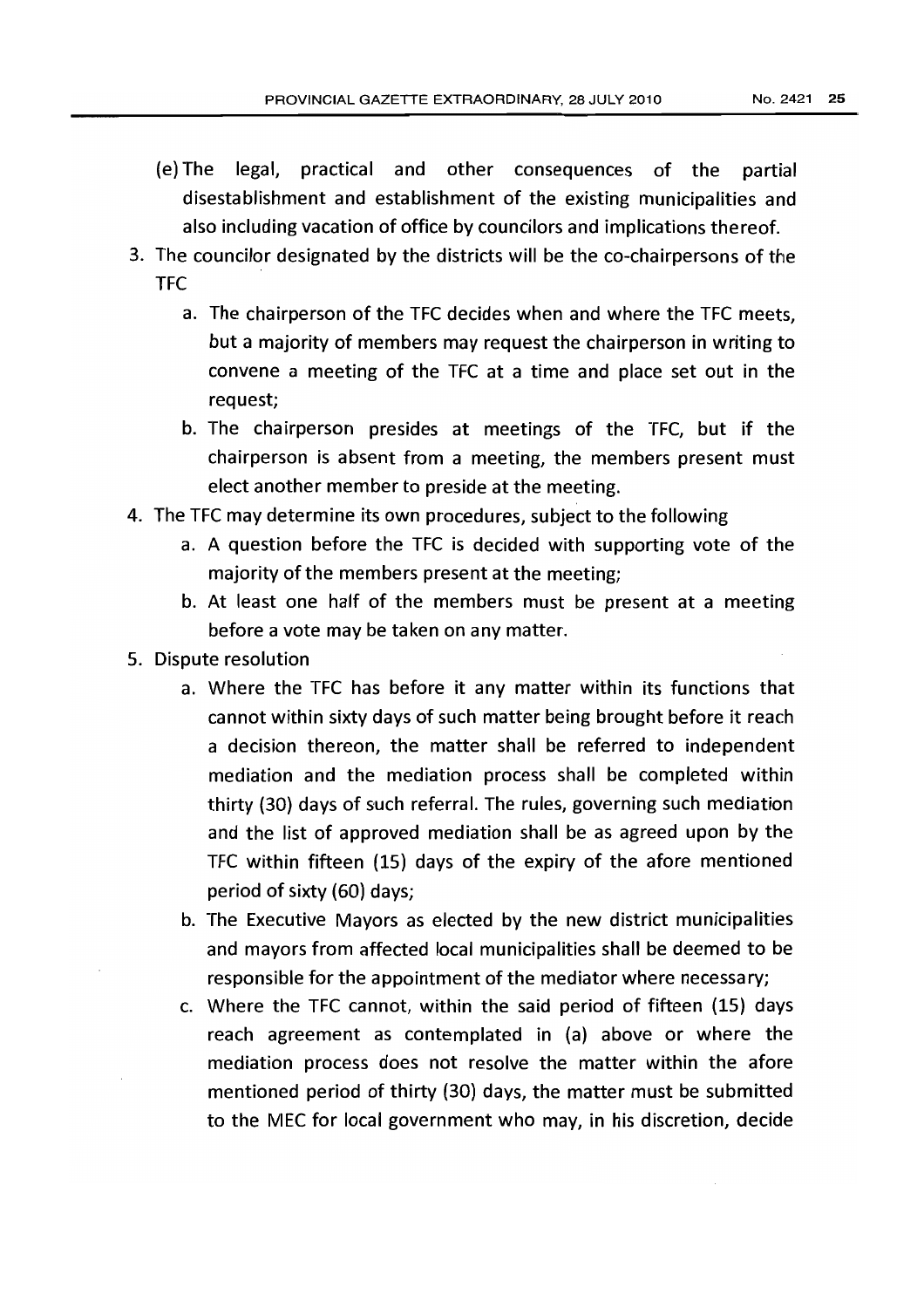on the matter, or may submit it to the arbitration by an arbitrator appointed by the MEC, whose decision shall be final and shall be deemed to constitute a recommendation of the TFC on the matter;

- d. The MEC shall be the Arbitrator but may appoint an arbitrator if he deems fit.
- 6. Any expense incurred by the TFC in the discharge of its functions or in respect of the costs of mediation in terms of sub-paragraph (5) shall be borne, in equal in proportion by the municipalities and the department who are members of the TFC.

#### Intervention powers of the **MEC**

- $(1)$  The MEC for local government may at any time intervene in the proceedings of the TFC referred to in clause 11 and request the committee to refer a matter before the committee to the MEC for resolution.
- (2) The MEC for local government may reconsider a matter on which the Committee has taken a decision and confirm, vary or withdraw the decision of the Committee.
- (3) The district municipalities and the affected local municipality, including affected employees are bound by the decision of the MEC.
- (4) The a rbitration committee shall, unless otherwise stated, comprise of the four mayors and MEC for local government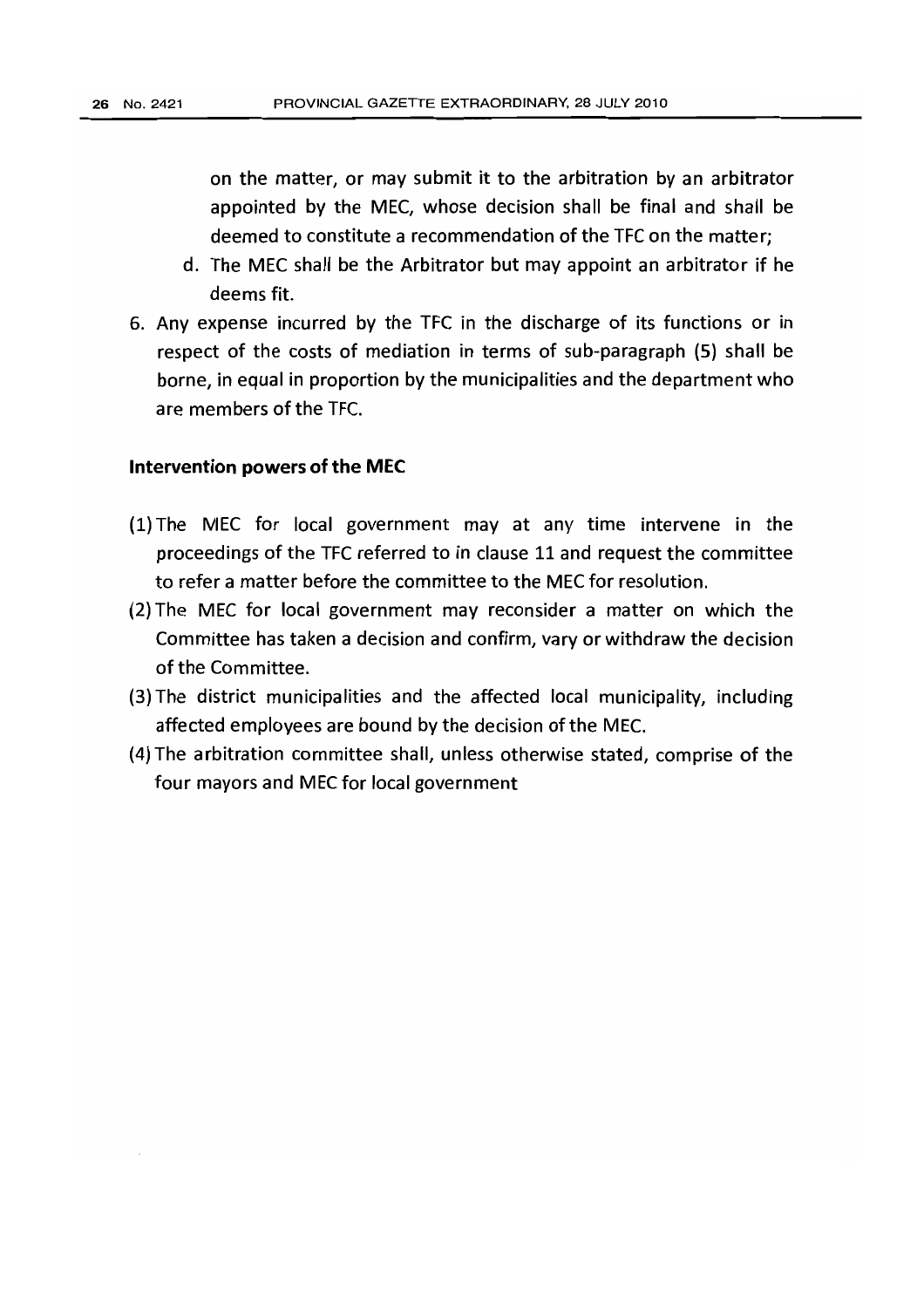#### PART 2

#### **ESTABLISHMENT OF DISTRICT MUNICIPALITY**

1. (1) A district municipality is hereby established for the new district municipal area.

(2) That part of the district municipal area indicated as DC 13 excludes Mbizana and Tabankulu

# **CATEGORY**

2. The district municipality is a Category C municipality as determined by the Demarcation Board in terms of section 4 of the Act.

## **TYPE**

3. The district municipality is of a type described in section 4(b} of the Determination of Types of Municipality Act, Act 2000 (Act 5 of 2000 (EC).

# **BOUNDARIES**

4. The boundaries of the district municipality are as indicated on Map No. DEM 381/382B as published in Provincial Gazette No. 1969 (extraordinary) dated 21 August 2008 under notice 305 of 2008 and/or any subsequent amendment by the Demarcation Board.

## **NAME**

5. The name of the district municipality is O. R. Tambo District Municipality

## **COUNCILLORS**

7 (1) The council of the district municipality consists of 60 proportionally elected councillors as determined in Provincial Notice No 2182 (Extraordinary) dated 24 August 2009.

(2) Full time councillors, if any, are designated in accordance with policy framework contemplated in section 18(4) of the Act, subject to the following conditions: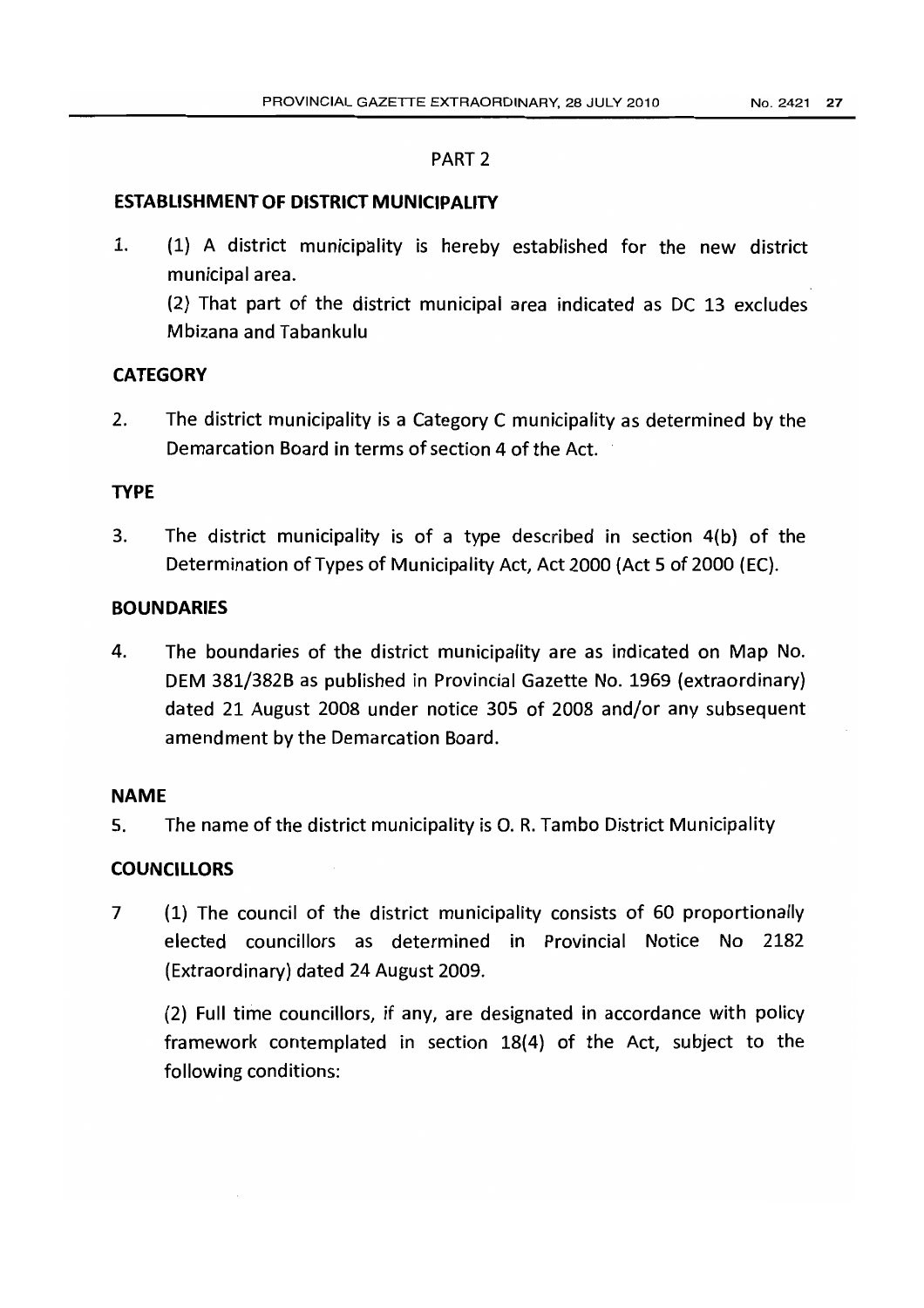(a) That the municipality submits to the MEC a motivation for further fulltime councilors in the event that there be a need to exceed the already approved fulltime councilors, on the following  $-$ 

(i) The functions and duties to be performed by full-time office bearers.

(ii) The municipality's financial capacity to pay the remuneration attached to the full-time office bearers.

(b)That the final designation of full-time councilors be made by the MEC within 30 days after receipt of the above-mentioned motivation by way of notice in the Provincial Gazette.

# **FULLTIME COUNCILLORS.**

- 5. The council of the district municipality will continue to have the following office bearers as fulltime:
	- (a) Speaker
	- (b) Executive Mayor
	- (c) Members of the Mayoral Committee
	- (d) Chief Whip

#### **SEAT OF FIRST MEETING**

8. The seat of the new municipality for the purpose of the first meeting of its council after effective date shall continue to be Mthatha which shall be deemed to be the seat of the municipality until determined otherwise in terms of this Act.

# **MUNICIPAL MANAGER**

9. The existing municipal manager is designated in terms of section 29(2) of the Act to call the first meeting of the council of the district municipality.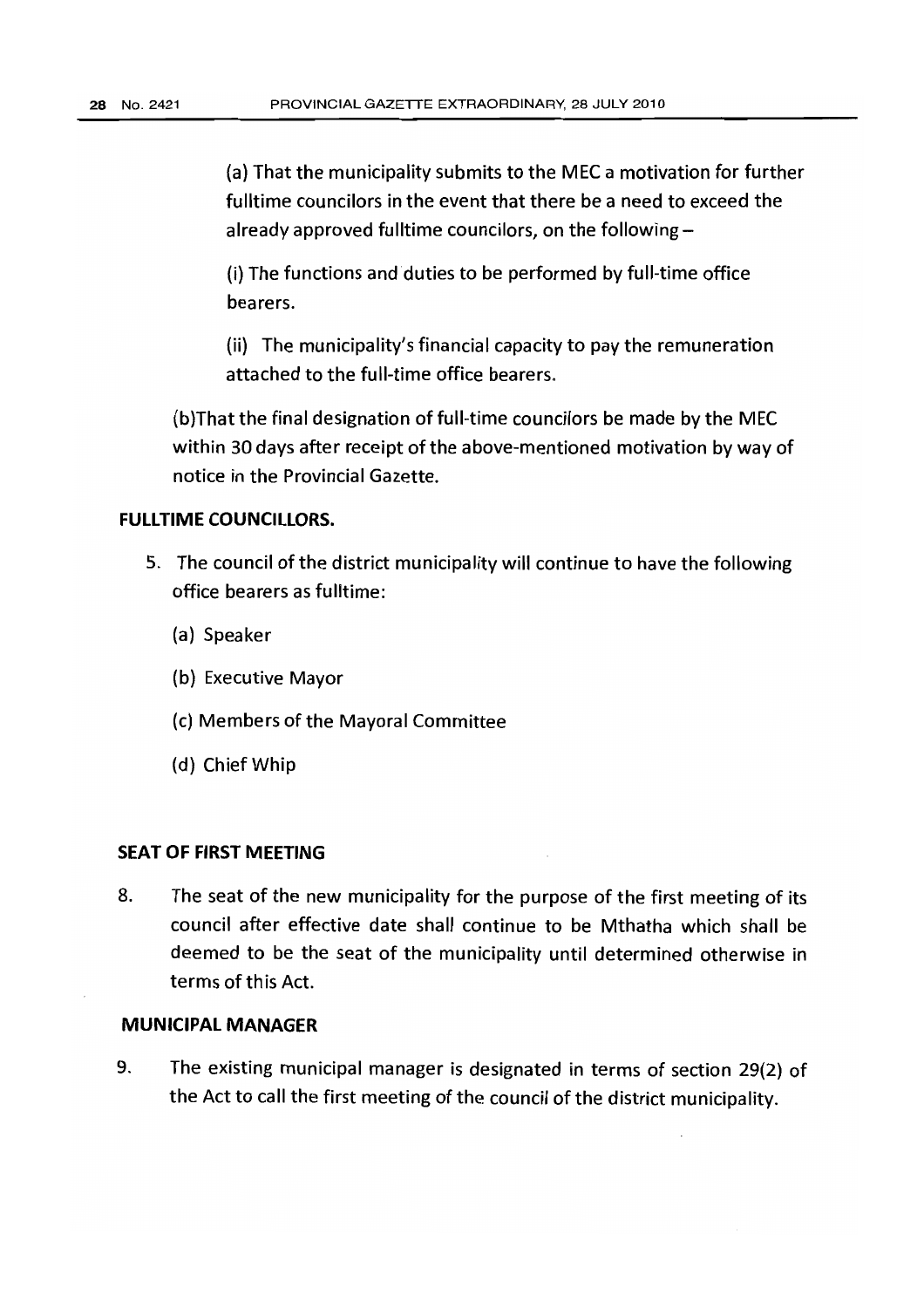# **STANDING RULES FOR FIRST MEETING**

10. The existing standing rules and order of the municipality shall continue to exist whilst mechanisms to review the same are established. The standing rules and orders for the first meeting of the new district municipality shall be as follows:

# **Definitions**

1. In these rules, unless inconsistent with the context  $-$ 

A word or expression to which a meaning has been assigned in the Municipal Structures Act has the same meaning;

" municipal manager" means the existing municipal manager;

/{seat of the municipality" means the existing seat of the district municipality; and

"Municipal Structures Act" means the local Government: Municipal Structures Act, 1998 (Act 117 of 1998);

## **Notice convening first meeting**

- 2. (1) The municipal manager must, within 4 days after council has been declared elected, inform the elected councillors in writing of the venue, date, and time of the first meeting of council.
	- (2) The first meeting of the council must take place at the existing seat of the municipality within a period that will not exceed 21 days after all members to be appointed by local councils, have been appointed.

## **Convening notice read and oath or affirmation**

3. (1) At the commencement of proceeding of the council at the first meeting after it has been convened in terms of section 29 of the Municipal Structures Act, the existing municipal manager must read the notice convening the council.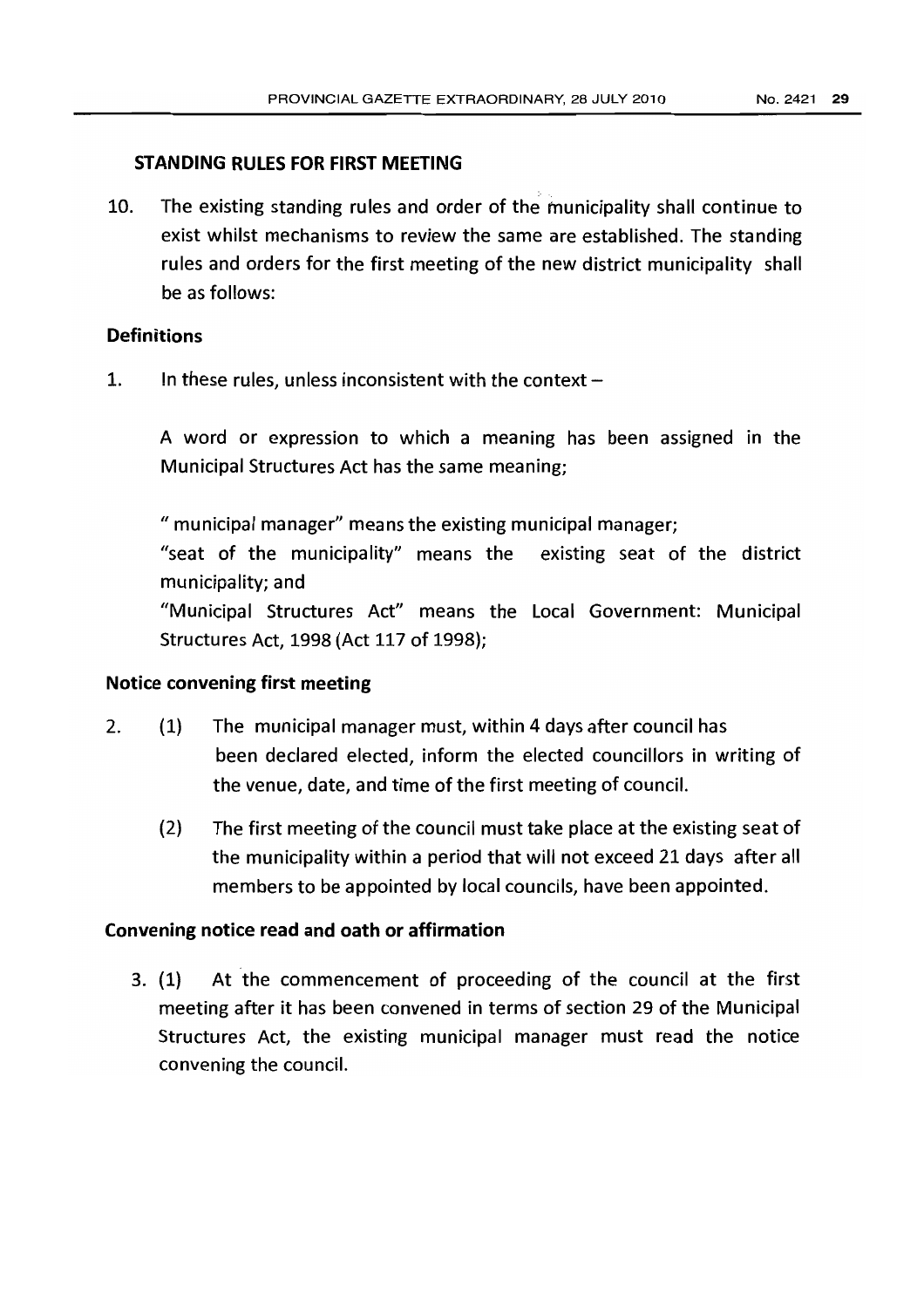(2) After the notice convening the council has been read, the councillors must swear or affirm faithfulness to the Republic and obedience to the Constitution.

#### Election of Speaker

- 4. (l) At its first meeting after its election the council must elect its speaker from among its councillors.
	- (2) The existing municipal manager presides over the election of the Speaker.

(3) The procedure set out in Schedule 3 of the Municipal Structures Act applies to the election of the speaker

(4) The elected speaker presides over the remainder of the first meeting of the council and the councilors from different political parties may express a sense of honour conferred upon him or her.

## Election of Executive Mayor

5. (1) At its first meeting after its election, the council must elect an executive mayor.

(2) The procedure set out in Schedule 3 of the Municipal Structures Act applies to the election of the executive mayor.

#### Quorums and decisions

6. The quorums and determinations required by section 30 of the Municipal Structures Act apply to the first meeting of council.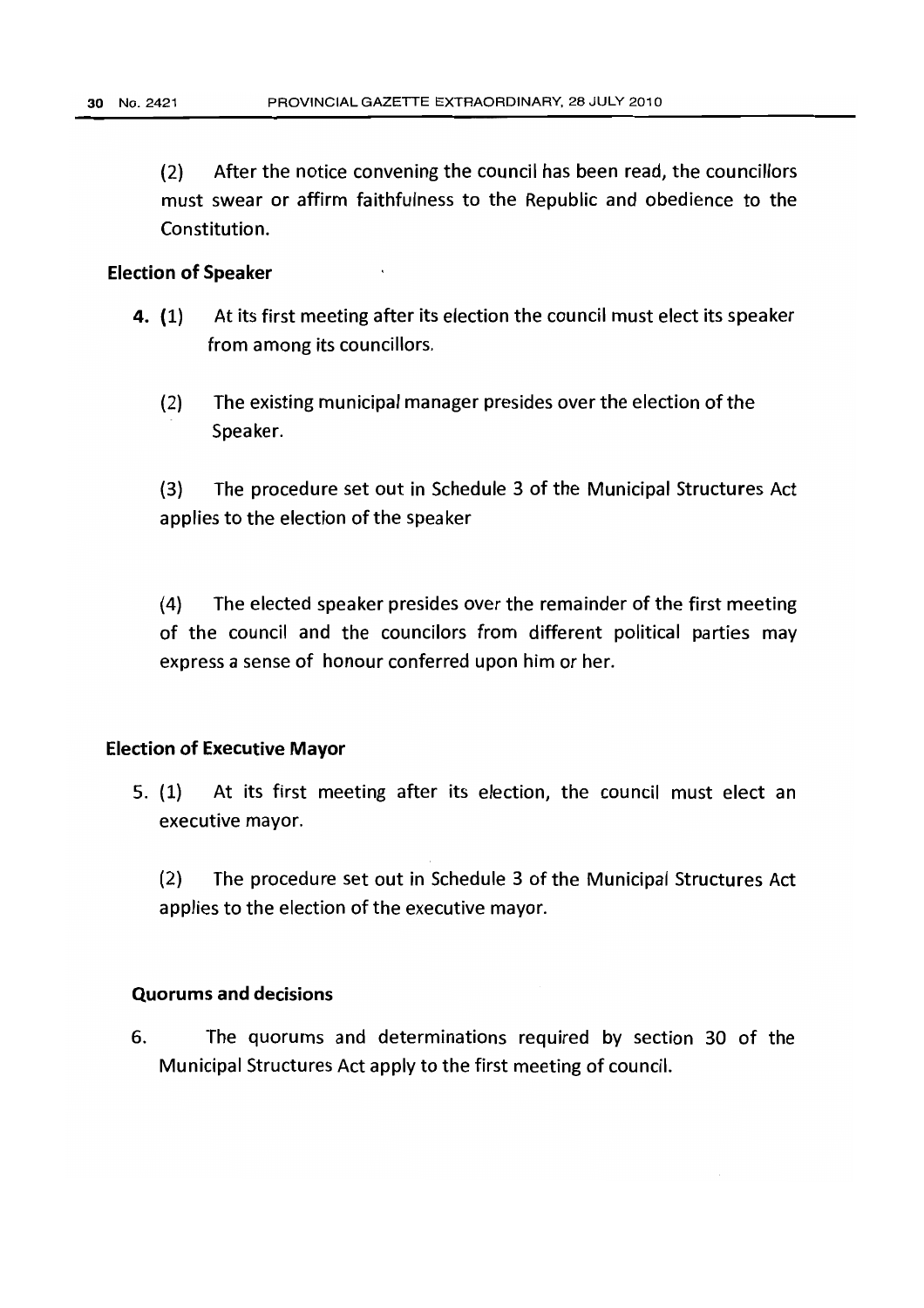# **Procedure for matters not dealt with in the Rules**

10 A by-law relating to the procedure and maintenance of order at meetings, subject to the provision of the Municipal Structures act, applies to any procedural matter not provided for in the rules.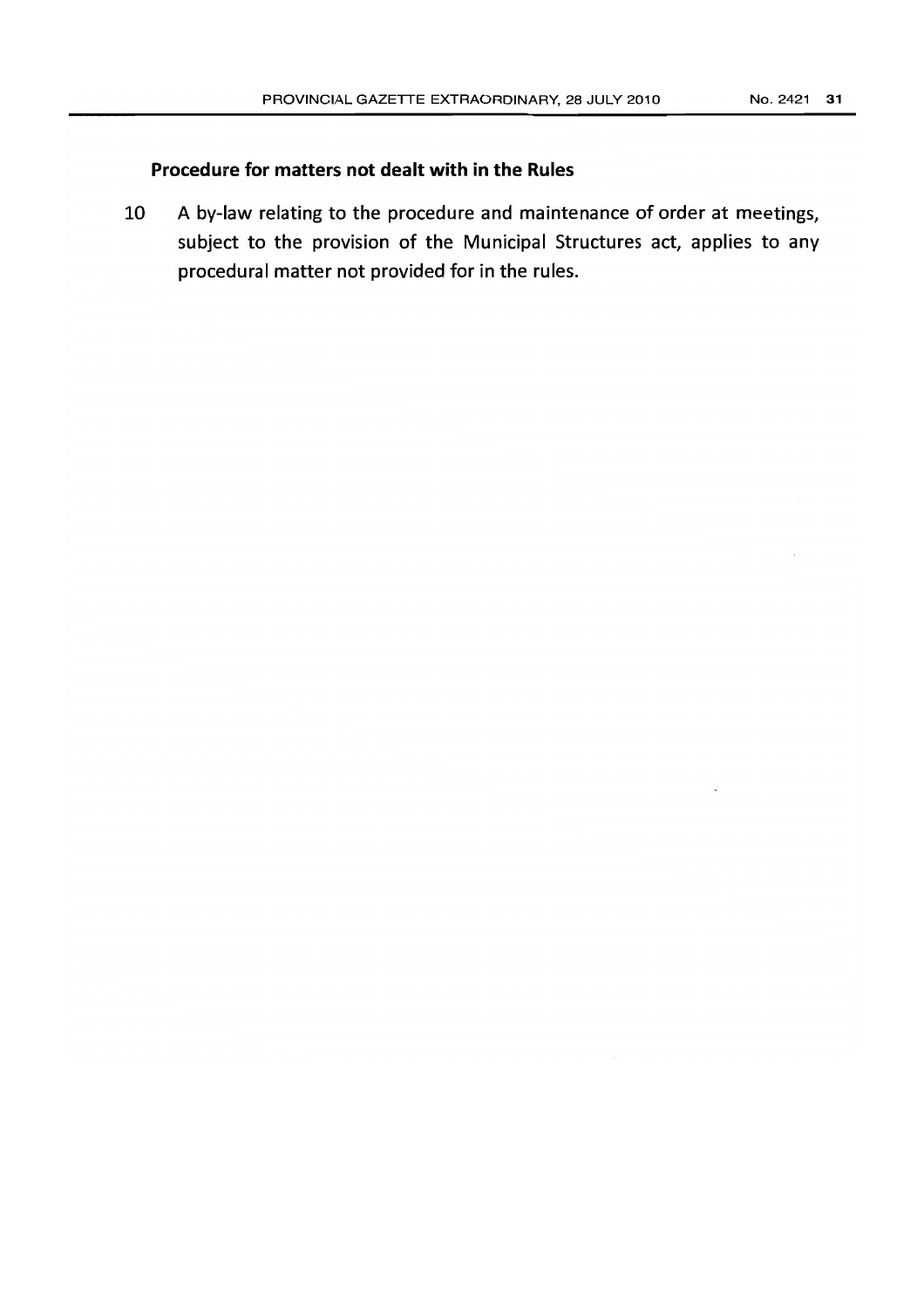#### PART 3

## **ESTABLISHMENT OF DISTRICT MUNICIPALITY.**

- 1.lA district municipality is hereby established for the new district municipal area.
- 1.2 That part of the district municipal area indicated as DC44 now includes Mbizana and Ntabankulu Local Municipalities.
- 2 CATEGORY

The district municipality is a category C municipality as determined by the Municipal Demarcation Board in terms of section 4 of the Act.

## **TYPE**

1. The district municipality is of a type described in section 4(b) of the Determination of Types of Municipality Act, 2000 (Act 5 of 2000 (E,C.)

## **BOUNDARIES**

2. The boundaries of the district municipality are as indicated on Map No. DEM 381/382A as published in the Provincial Gazette No 1969{Extraordinary) of 21 August 2008 under notice No.30S of 2008 and/or any subsequent amendment by the Demarcation Board.

#### **NAME**

3. The name of the district municipality is Alfred Nzo

## **COUNCILLORS**

4. (1) The council of the district municipality consists of 40 councillors as determined in Provincial Notice No. 49 published in Provincial Gazette No. 2182 (Extraordinary) dated 24 August 2009.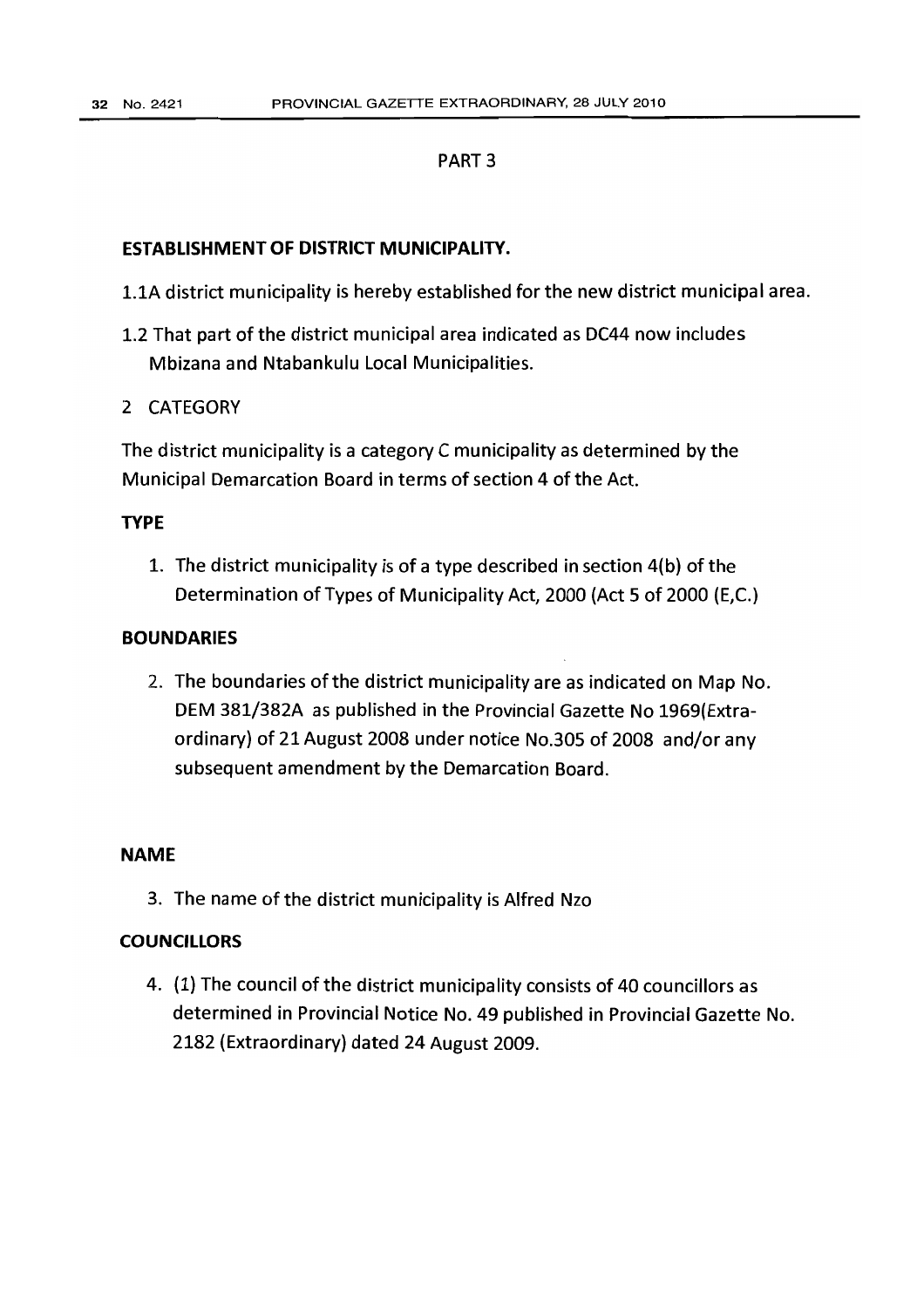(2) Full time councilors, if any, are designed in accordance with the policy framework contemplated in section 18(4) of the Act, subject to the following conditions

(a) That the municipality submits to the MEC a motivation for further fulltime councilors in the event that there be a need to exceed the already approved fulltime councilors, on the following  $-$ 

(i) the functions and duties to be performed by full-time office bearers.

(ii) the municipality's financial capacity to pay the remuneration attached to the full-time office bearers.

(b) That the final designation of full-time councilors be made by the MEC within 30 days after receipt of the above-mentioned motivation by way of notice in the Provincial Gazette.

# **FULLTIME COUNCILLORS**

- 5. The council of the district municipality will continue to have the following office bearers as fulltime:
	- (e) Speaker
	- (f) Executive Mayor
	- (g) Members of the Mayoral Committee
	- (h) Chief Whip

# SEAT OF THE MUNICIPALITY

6. The seat of the new district municipality for the purpose of the first meeting of its council after the effective date shall continue to be Mount Ayliff which shall be deemed to be the seat of the district until determined otherwise in terms of this Act.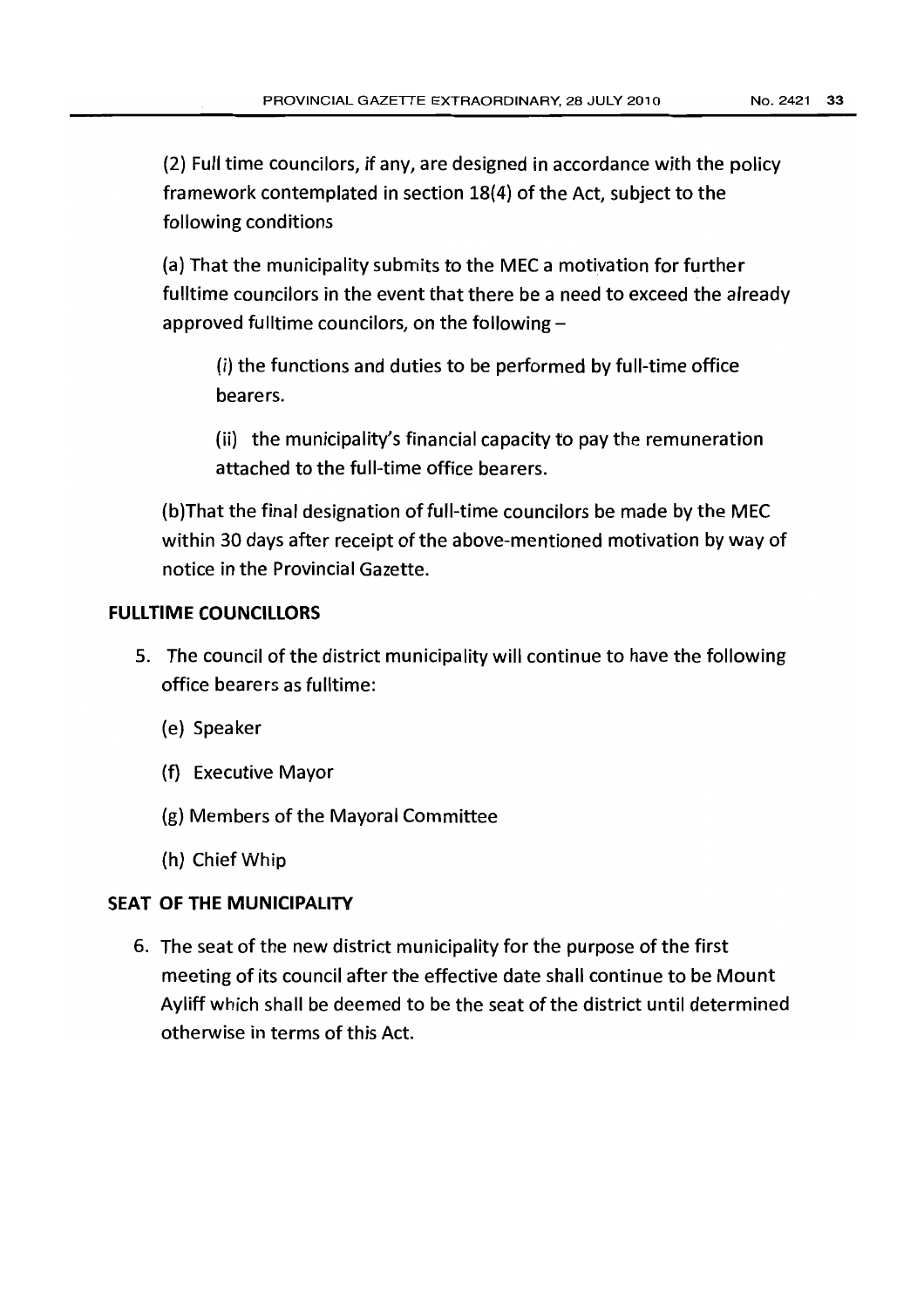#### MUNICIPAL MANAGER

7. The existing municipal manager is designated in terms of section 29 (2) of the Act to call the first meeting of the council of the district municipality.

## STANDING RULES FOR THE FIRST MEETING

8. The existing standing rules and orders of the municipality shall continue to exist whilst mechanisms to review the same are established. The standing rules and orders for the first meeting of the new municipality shall be as follows:

## **Definitions**

1. In these rules, unless inconsistent with the context-

A word or expression to which a meaning has been assigned in the Municipal Structures Act has the same meaning

"municipal manager" means the existing municipal manager

"seat of the municipality" means the existing seat of the district municipality.

"Municipal Structures Act" means the Local Government; Municipal Structures Act,1998 (Act 117 of 1998)

#### RULES FOR THE FIRST MEETING OF THE DISTRICT COUNCIL

#### Notice convening first meeting

1 (1) The municipal manager must, within 3 days after council has been declared elected, inform the elected councilors in writing of the venue, date, and time of the first meeting of the council

(2) The first meeting of the district council must take place at the seat of the municipality within a period that will not exceed twenty one (21) days after all members to be appointed by local councils, have been appointed.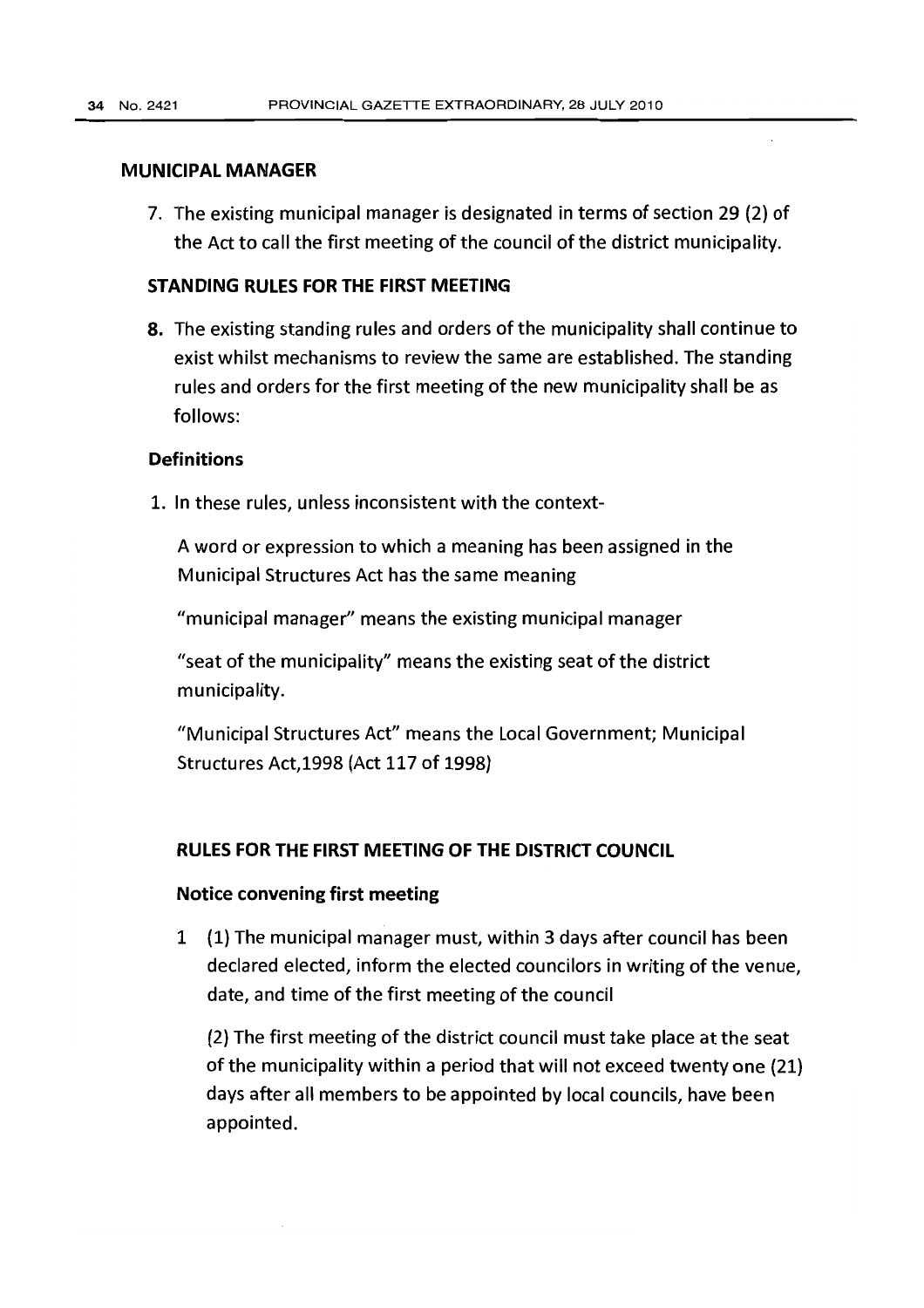## Convening notice read and oath or affirmation

2 {1} At the commencement of proceedings of the council at the first meeting after it has been convened in terms of section 29 of the Municipal Structures Act, the municipal manager must read the notice convening the council.

(2) After the notice convening the council has been read, the councilors must swear or affirm faithfulness to the Republic and obedience to the Constitution

## ELECTION OF THE SPEAKER

(l) At its first meeting after its election the council must elect its speaker from among its councilors.

(2) The municipal manager presides over the election of the speaker

(3) The procedure set out in Schedule 3 of the Municipal Structures Act applies to the election of the speaker.

(4) The elected speaker then presides over the remainder of the first meeting of the council.

# ELECTION OF EXECUTIVE MAYOR

- (1) At its first meeting after its election, the council must elect its executive mayor.
- (2) The procedures set out in Schedule 3 of the Municipal Structures Act, applies to the election of the executive mayor.

## Quorums and decisions

The quorum and determination required by section 30 of the Municipal Structures Act apply to the first meeting of the council.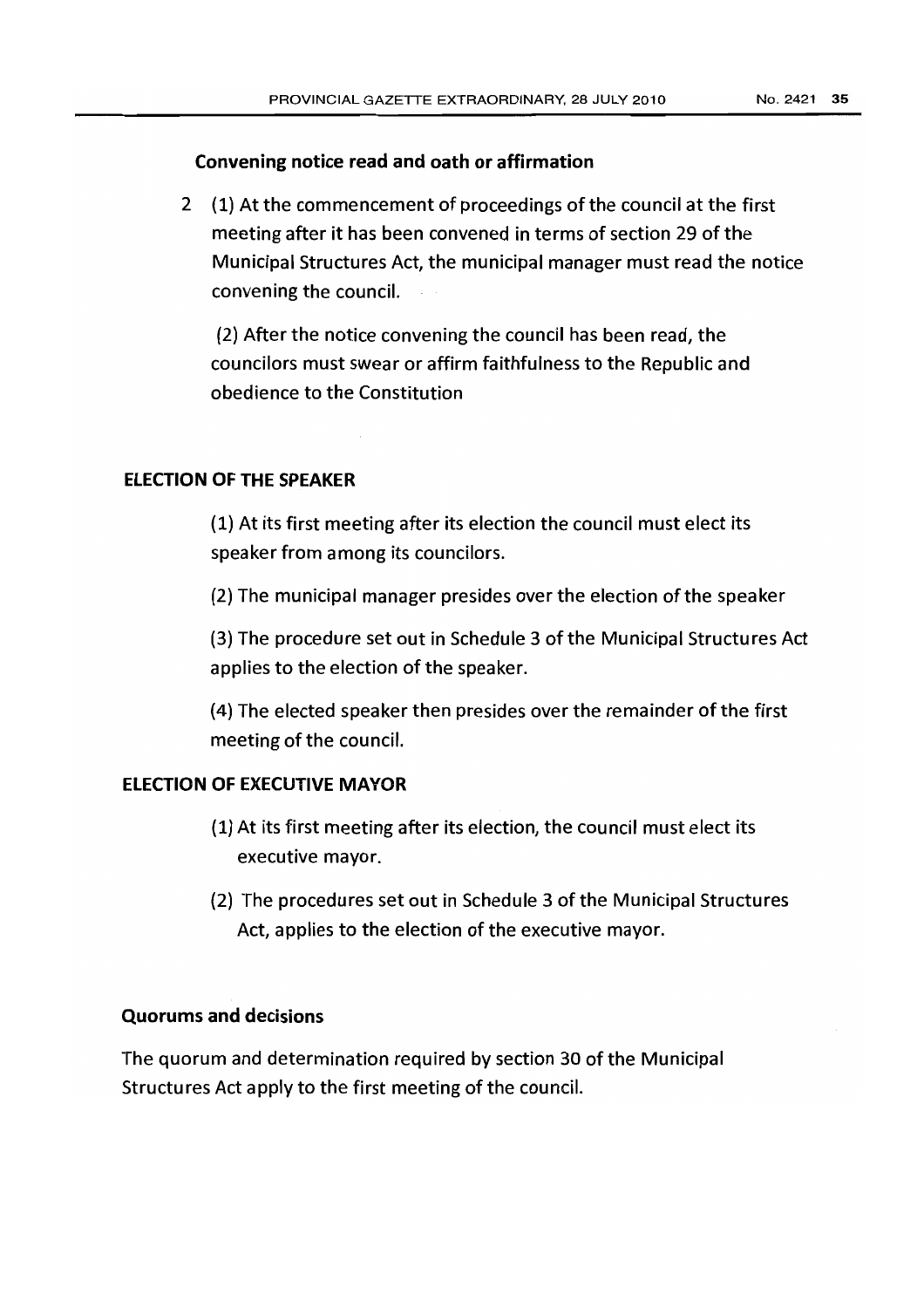# **Procedure for matters not dealt with in these Rules**

A by-law relating to the procedure and maintenance of order at meetings, subject to the provision of the Municipal Structures Act, applies to any procedural matter not provided for in the rules.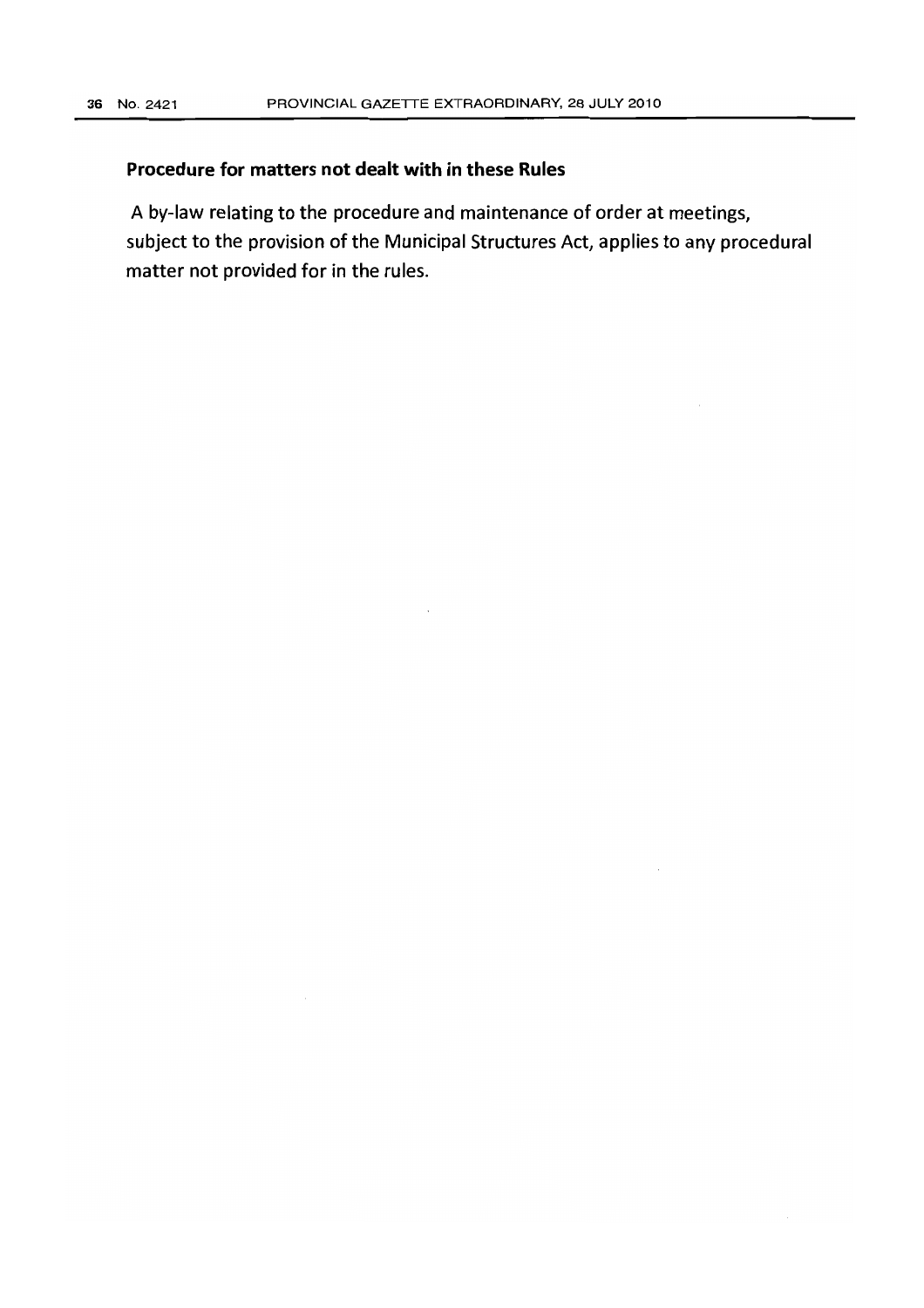#### PART 4

## ESTABLISHMENT OF A LOCAL MUNICIPALITY

6. A local municipality is hereby established to be part of the new district municipal area indicated as DC44.

# **CATEGORY**

7. The local municipality is a Category B municipality as determined by the Demarcation Board in terms of section 4 of the Act.

# **TYPE**

8. The local municipality is of a type described in section 3(b) of the Determination of Types of Municipality Act, Act 2000 (Act 5 of 2000 (EC).

## **BOUNDARIES**

9. The boundaries of the local municipality are as indicated on Map No. DEM 381/382 A published in Provincial Gazette No. 1969 (extraordinary) dated 21 August 2008 and/or any subsequent amendment by the Demarcation Board.

## WARDS

10. The local municipality has 31 wards determined by the Demarcation Board

## NAME

11. The name of the local municipality is Mbizana Municipality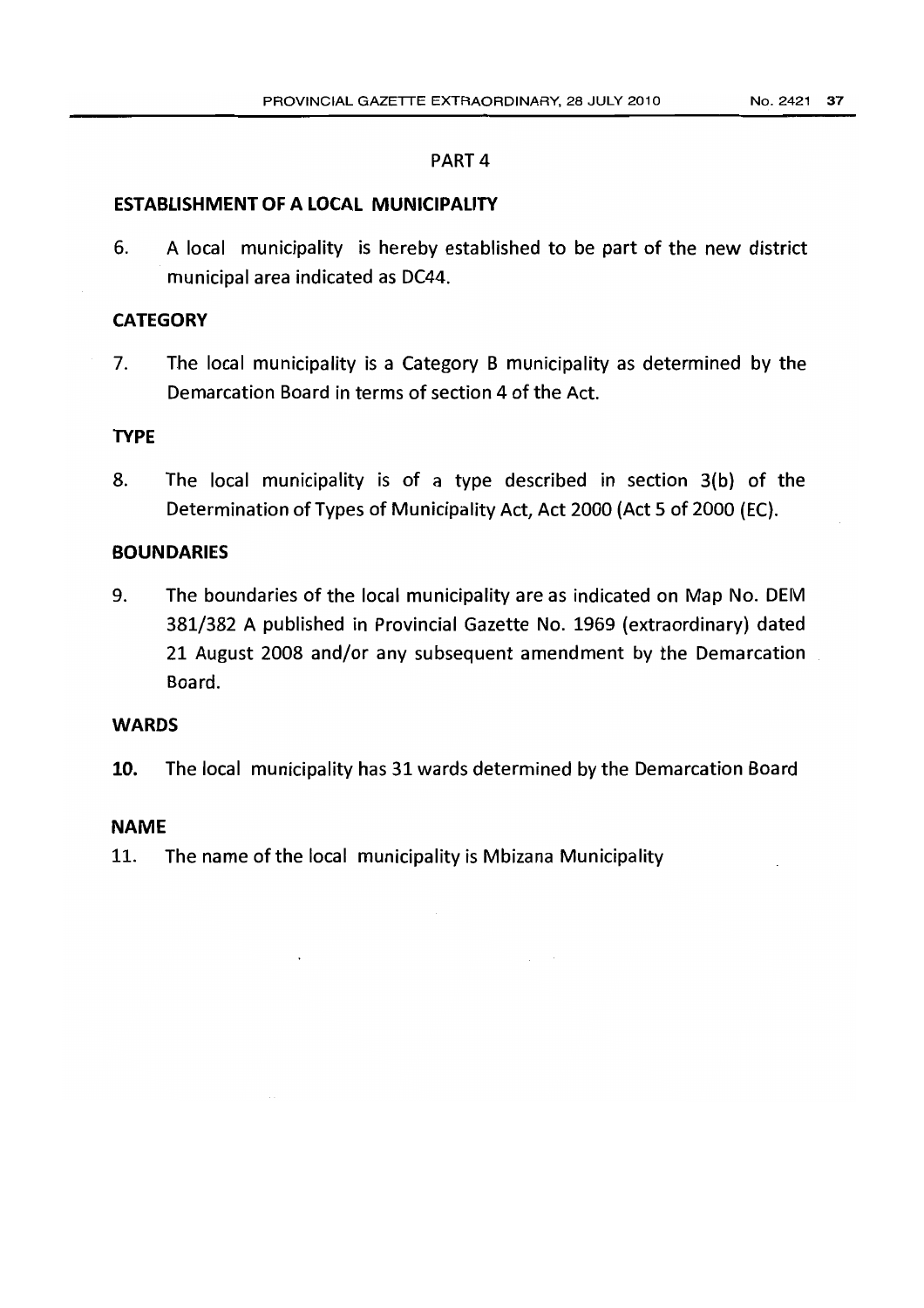# **COUNCILLORS**

7 (1) The council of the local municipality consists of 61 councillors as determined in Provincial Notice No 49 published in Provincial Gazette N O. 2182 (Extraordinary) dated 24 August 2009.

(2) Full time councillors, if any, are designated in accordance with policy framework contemplated in section 18(4) of the Act, subject to the following conditions:

(a) That the municipality submits to the MEC a motivation for further fulltime councilors in the event that there be a need to exceed the already approved fulltime councilors, on the following  $-$ 

(i) the functions and duties to be performed by full-time office bearers.

 $(i)$  the municipality's financial capacity to pay the remuneration attached to the full-time office bearers.

(b)That the final designation of full-time councilors be made by the MEC within 30 days after receipt of the above-mentioned motivation by way of notice in the Provincial Gazette.

# **FULLTIME COUNCILLORS.**

- 9. The council of the metropolitan municipality will continue to have the following office bearers as fulltime:
	- (i) Speaker
	- (j) Mayor
	- (k) Members of the Executive Committee
	- (I) Chief Whip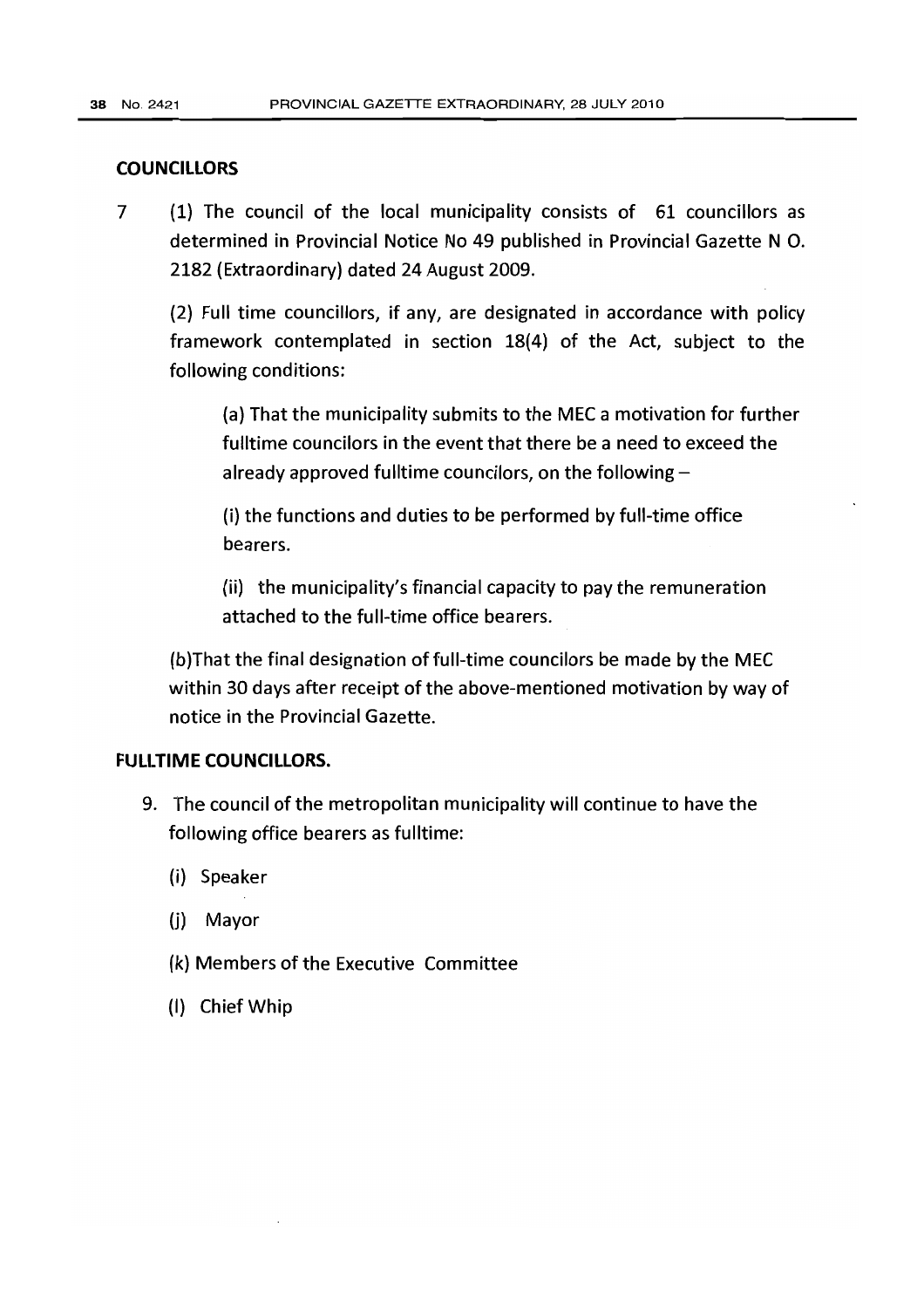# SEAT OF FIRST MEETING

11. The seat of the new municipality for the purpose of the first meeting of its council after effective date shall continue to be Bizana which shall be deemed to be the seat of the municipality until determined otherwise in terms of this Act.

# MUNICIPAL MANAGER

12. The existing municipal manager is designated in terms of section 29(2) of the Act to call the first meeting of the council of the municipality.

## STANDING RULES FOR FIRST MEETING

13. The existing standing rules and order for the first meeting of the new municipality shall be as follows:

## **Definitions**

7. In these rules, unless inconsistent with the context  $-$ 

A word or expression to which a meaning has been assigned in the Municipal Structures Act has the same meaning;

If municipal manager" means the existing acting municipal manager;

 $\degree$  seat of the municipality" means the existing seat of the local municipality; and

"Municipal Structures Act" means the Local Government: Municipal Structures Act, 1998 (Act 117 of 1998);

## Notice convening first meeting

8. (1) The municipal manager must, within 4 days after council has been declared elected, inform the elected councillors in writing of the venue, date, and time of the first meeting of council.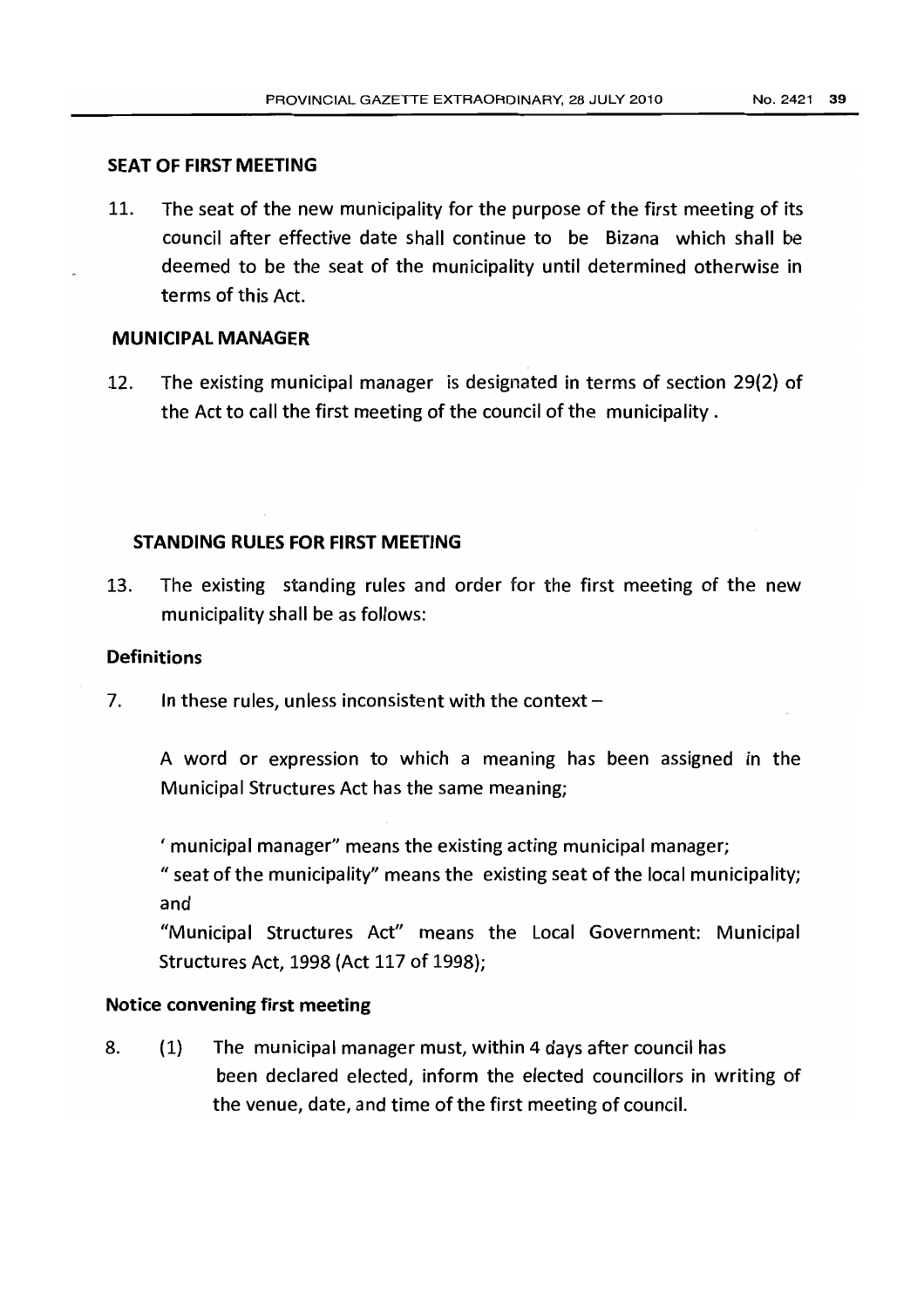(2) The first meeting of the council must take place at the existing seat of the municipality within 14 days after the council has been declared elected.

#### Convening notice read and oath or affirmation

9. (1) At the commencement of proceeding of the council at the first meeting after it has been convened in terms of section 29 of the Municipal Structures Act, the municipal manager must read the notice convening the council.

(2) After the notice convening the council has been read, the councillors must swear or affirm faithfulness to the Republic and obedience to the Constitution.

#### Election of Speaker

- 10.(1) At its first meeting after its election the council must elect its speaker from among its councillors.
	- (2) The a municipal manager presides over the election of the Speaker.

(3) The procedure set out in Schedule 3 of the Municipal Structures Act applies to the election of the speaker

(4) The elected speaker presides over the remainder of the first meeting of the council and the councilors from different political parties may express a sense of honour conferred upon him or her

#### Quorums and decisions

11. The quorums and determinations required by section 30 of the Municipal Structures Act apply to the first meeting of council.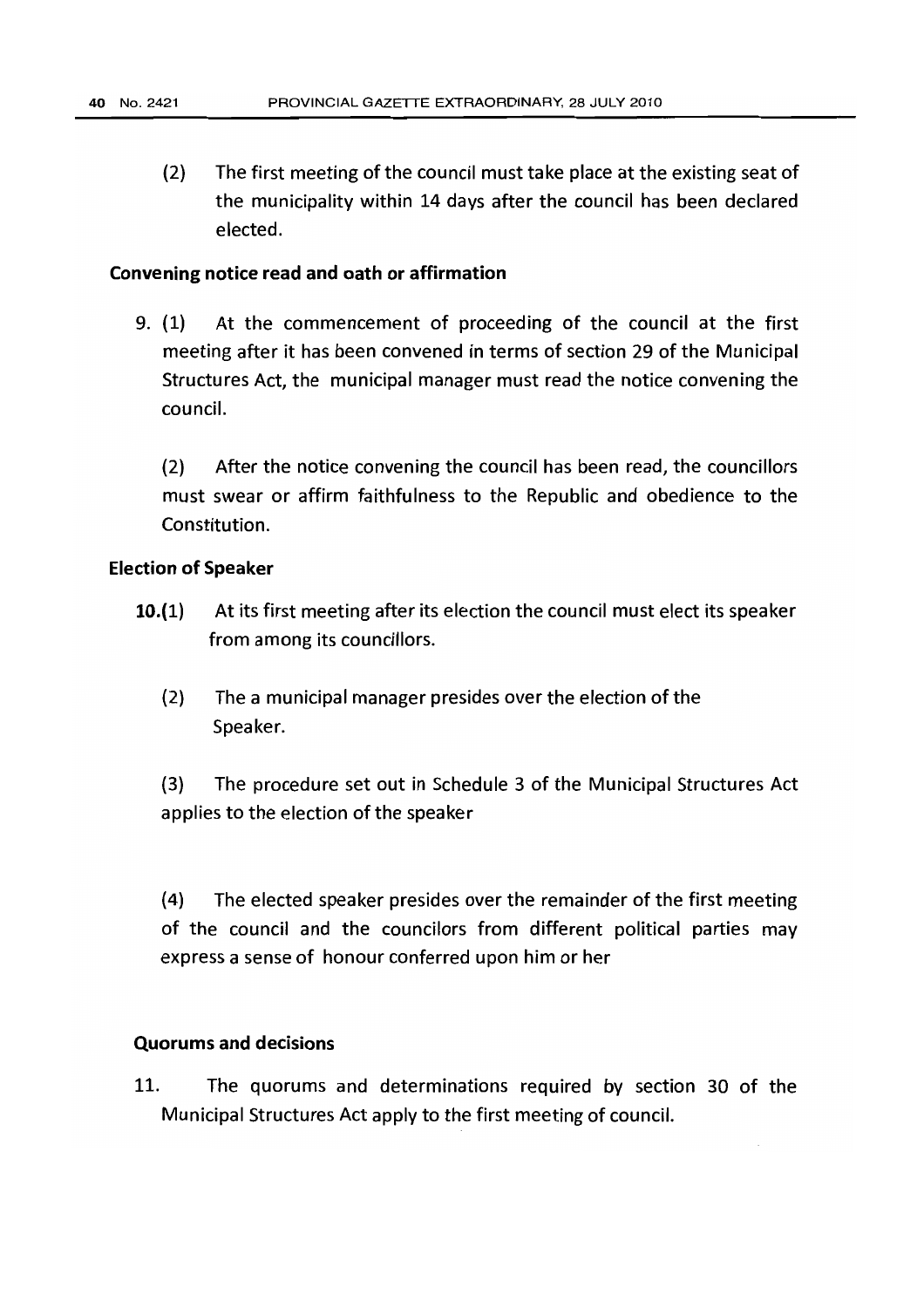## Procedure for matters not dealt with in the Rules

A by-law relating to the procedure and maintenance of order at meetings, subject to the provision of the Municipal Structures act, applies to any procedural matter not provided for in the rules.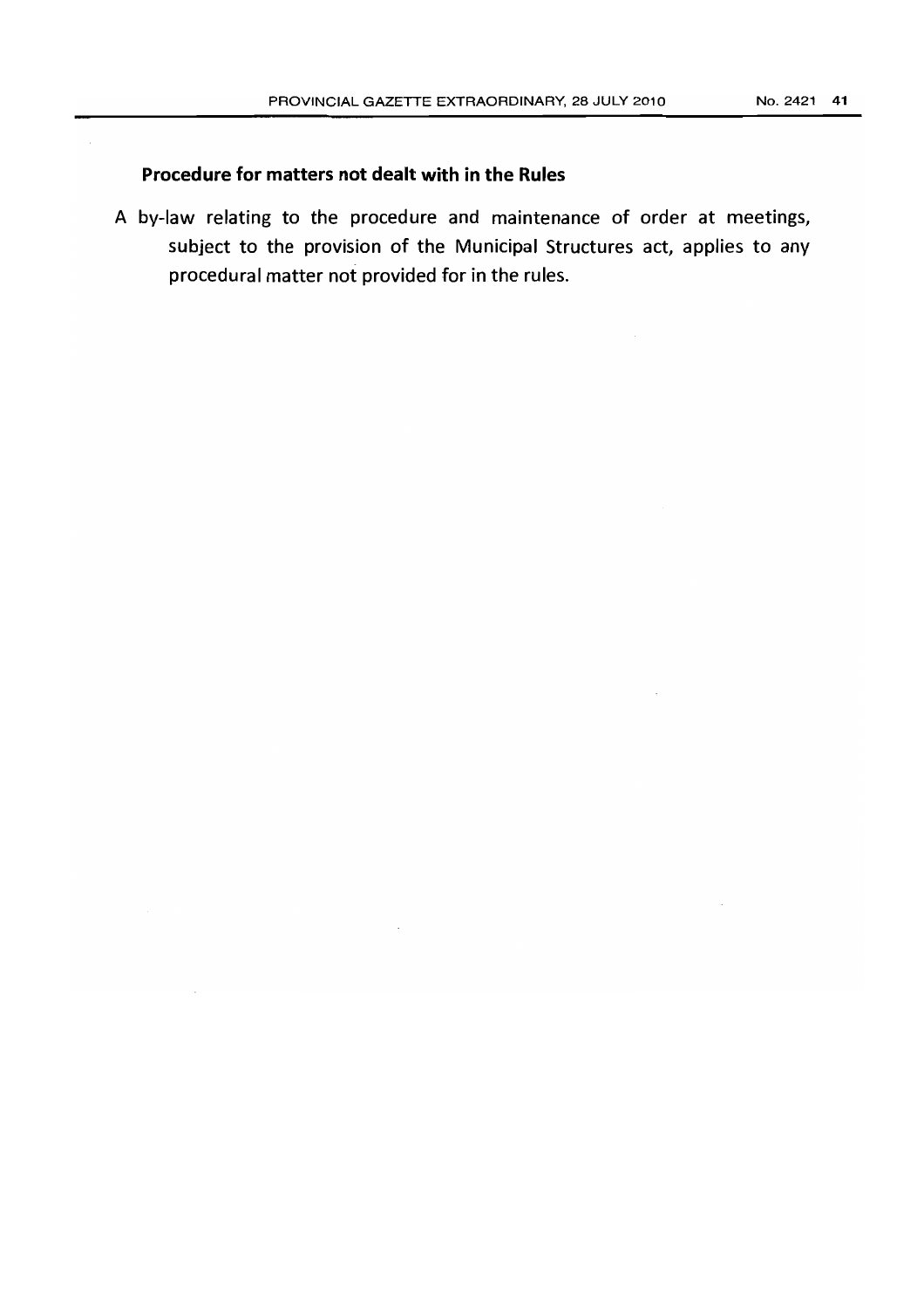#### PART<sub>5</sub>

## ESTABLISHMENT OF A LOCAL MUNICIPALITY

12. A local municipality is hereby established to be part of the new district municipal area indicated as DC44.

## **CATEGORY**

13. The local municipality is a Category B municipality as determined by the Demarcation Board in terms of section 4 of the Act.

#### TYPE

14. The local municipality is of a type described in section 3(b) of the Determination of Types of Municipality Act, Act 2000 (Act 5 of 2000 (EC).

## **BOUNDARIES**

15. The boundaries of the local municipality are as indicated on Map No. DEM 381/2A published in provincial Gazette No. 1969 (extraordinary) dated 21 August 2008 and/or any subsequent amendment by the Demarcation Board.

## WARDS

16. The local municipality has 18 wards determined by the Demarcation Board

#### NAME

17. The name of the local municipality is Ntabankulu Municipality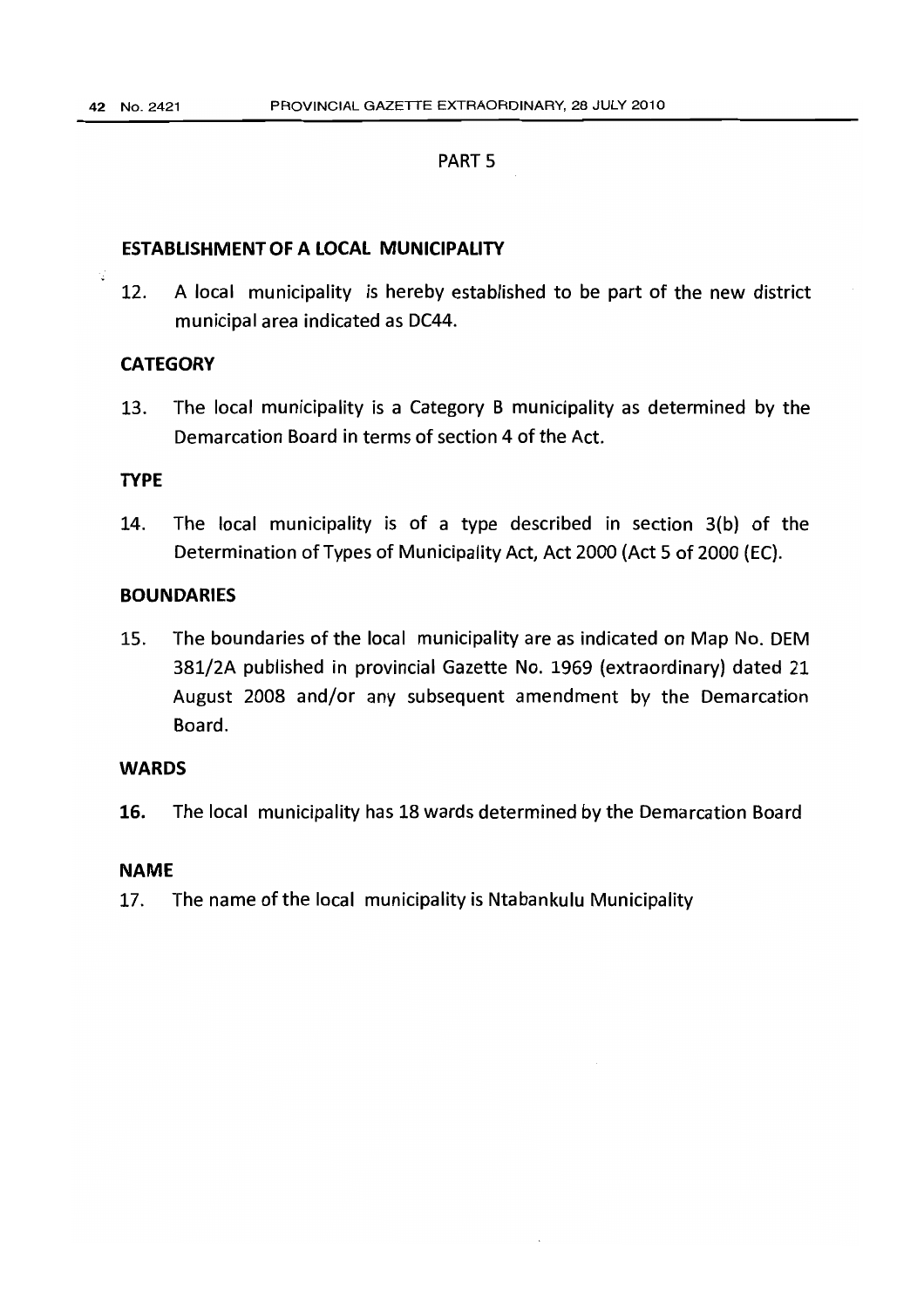# **COUNCILLORS**

7 (1) The council of the local municipality consists of 36 councillors as determined in Provincial Notice No 49 published in Provincial Gazette No. 2182 (Extraordinary) dated 24 August 2009.

(2) Full time councillors, if any, are designated in accordance with policy framework contemplated in section 18(4) of the Act, subject to the following conditions:

(a) That the municipality submits to the MEC a motivation for further fulltime councilors in the event that there be a need to exceed the already approved fulltime councilors, on the following-

(i) the functions and duties to be performed by full-time office bearers.

(ii) the municipality's financial capacity to pay the remuneration attached to the full-time office bearers.

(b)That the final designation of full-time councilors be made by the MEC within 30 days after receipt of the above-mentioned motivation by way of notice in the Provincial Gazette.

# **FULLTIME COUNCILLORS.**

- 10. The council of the local municipality will continue to have the following office bearers as fulltime:
	- (m) Speaker
	- (n) Mayor
	- (0) Members of the Executive Committee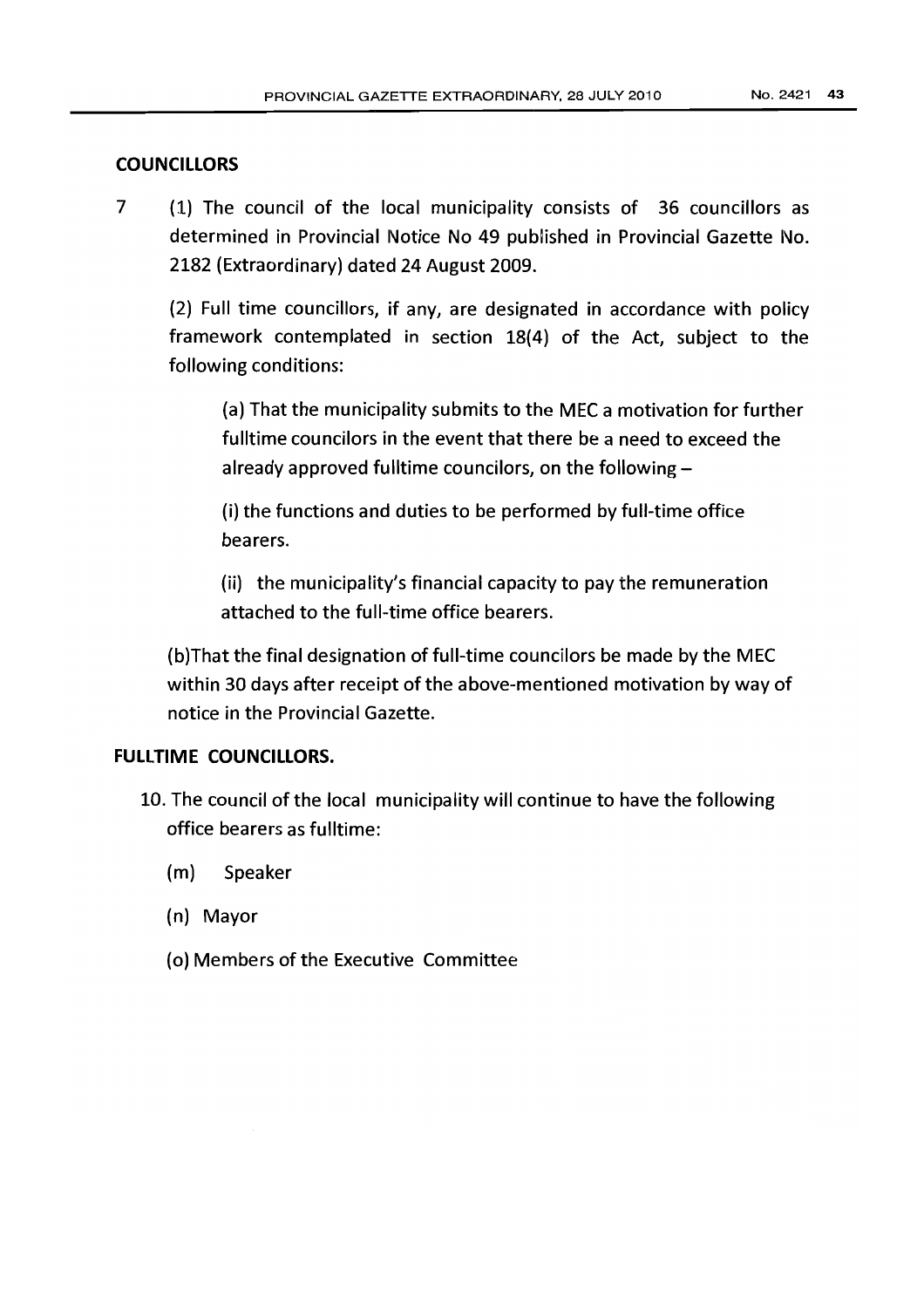#### **SEAT OF FIRST MEETING**

14. The seat of the new municipality for the purpose of the first meeting of its council after effective date shall continue to be Tabankulu which shall be deemed to be the seat of the municipality until determined otherwise in terms of this Act.

## **MUNICIPAL MANAGER**

15. The existing municipal manager is designated in terms of section 29(2) of the Act to call the first meeting of the council of the municipality.

## **STANDING RULES FOR FIRST MEETING**

16. The existing standing rules and order for the first meeting of the new municipality shall be as follows:

## **Definitions**

12. In these rules, unless inconsistent with the context  $-$ 

A word or expression to which a meaning has been assigned in the Municipal Structures Act has the same meaning;

If municipal manager" means the existing acting municipal manager;

" seat of the municipality" means the existing seat of the local municipality; and

"Municipal Structures Act" means the Local Government: Municipal Structures Act, 1998 (Act 117 of 1998);

## **Notice convening first meeting**

13. (1) The municipal manager must, within 4 days after council has been declared elected, inform the elected councillors in writing of the venue, date, and time of the first meeting of council.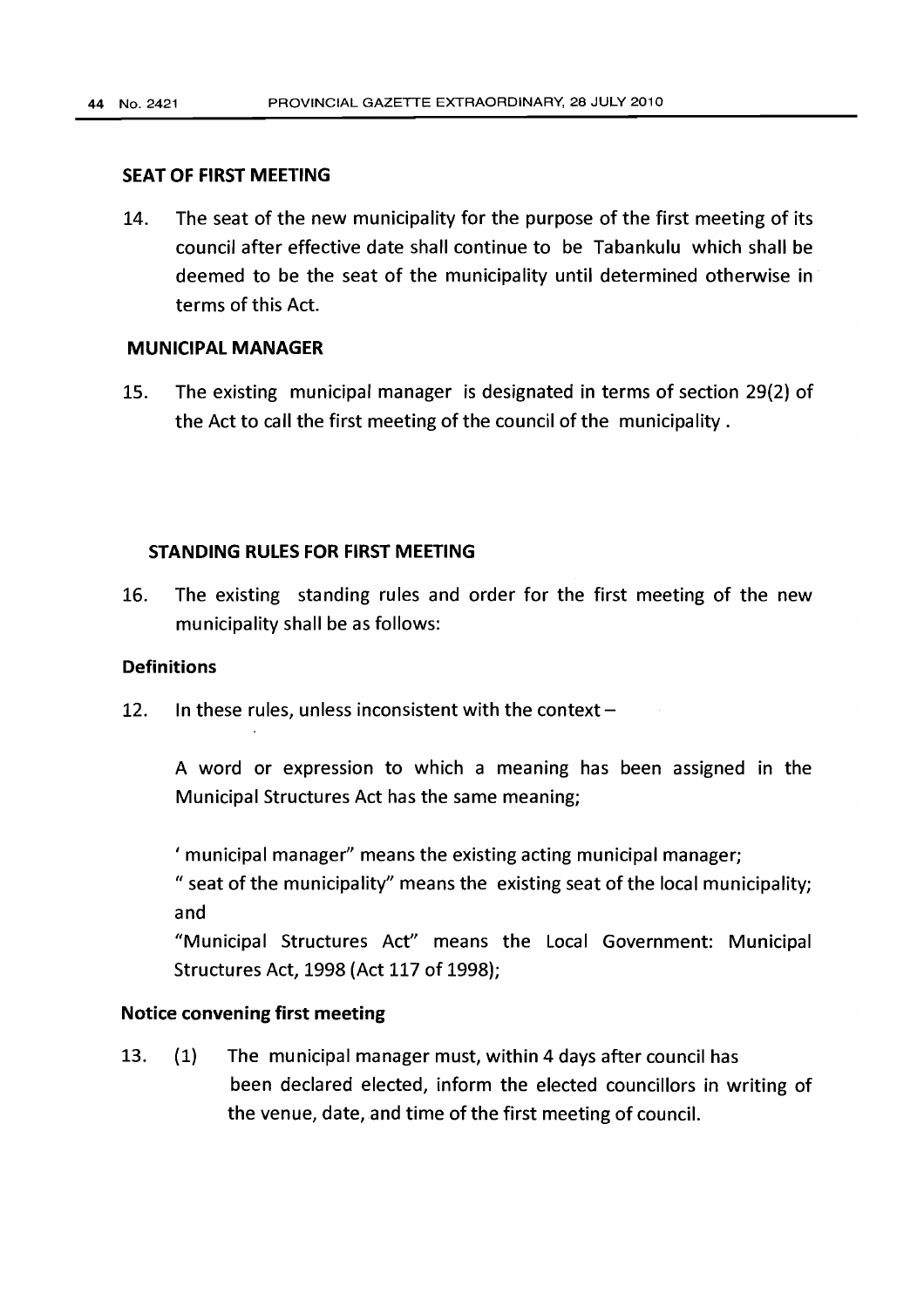(2) The first meeting of the council must take place at the existing seat of the municipality within 14 days after the council has been declared elected.

# Convening notice read and oath or affirmation

14. {1} At the commencement of proceeding of the council at the first meeting after it has been convened in terms of section 29 of the Municipal Structures Act, the municipal manager must read the notice convening the council.

(2) After the notice convening the council has been read, the councillors must swear or affirm faithfulness to the Republic and obedience to the Constitution.

# Election of Speaker

- 15.(1} At its first meeting after its election the council must elect its speaker from among its councillors.
	- (2) The a municipal manager presides over the election of the Speaker.

(3) The procedure set out in Schedule 3 of the Municipal Structures Act applies to the election of the speaker

(4) The elected speaker presides over the remainder of the first meeting of the council and the councilors from different political parties may express a sense of honour conferred upon him or her.

## Quorums and decisions

16. The quorums and determinations required by section 30 of the Municipal Structures Act apply to the first meeting of council.